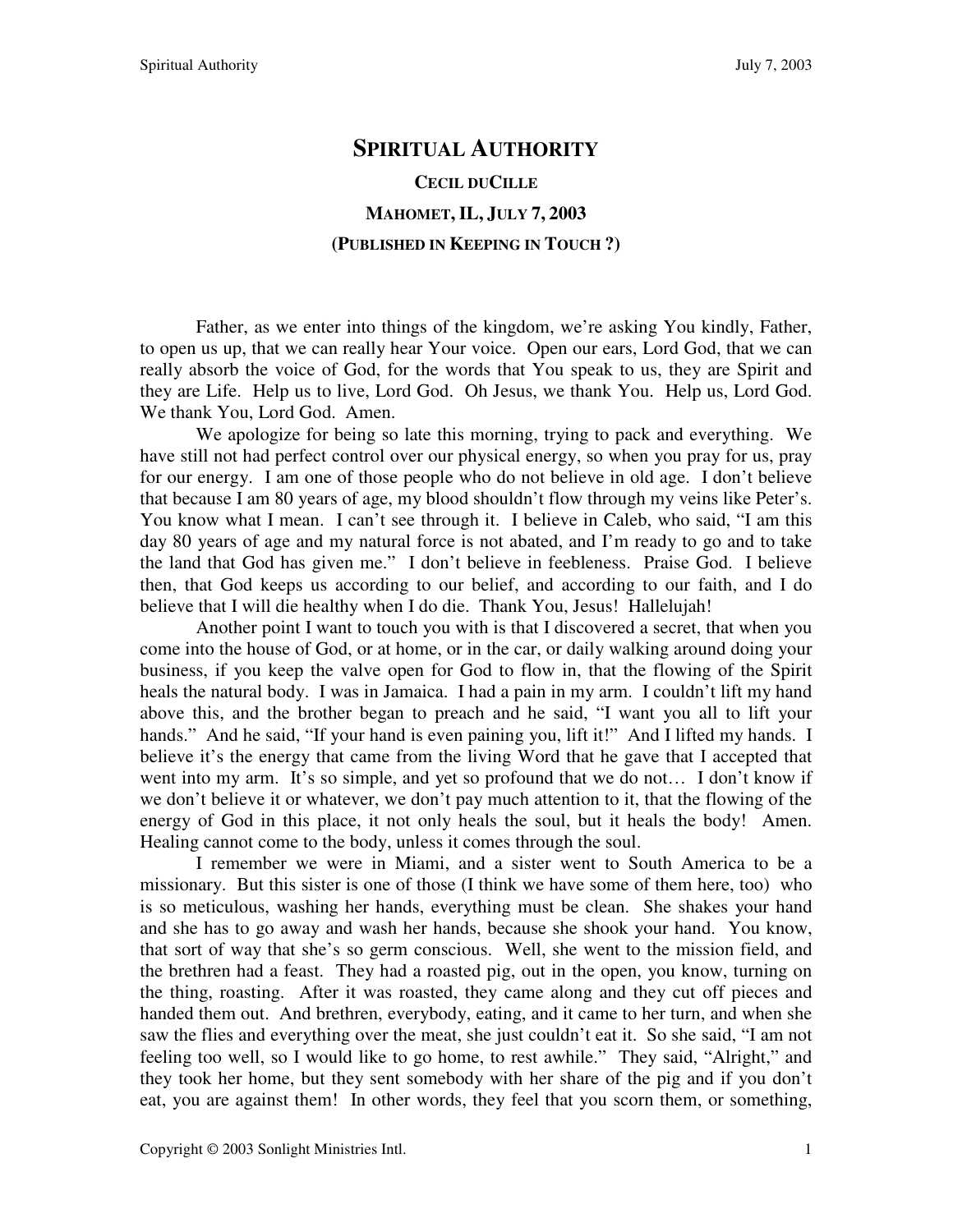that you will not eat their food. So the woman came and sat down to see her eat it. And she ate it! She came back home to Miami, and one whole side of her body started getting dead and slow. Her arms, her legs couldn't move. She was walking and driving and her legs wouldn't move. They took her to the doctor. They gave her all the tests that there could be. I mean, they tortured her with tests. She said they put her on some wheel, put dye into her veins and spun her around and they did everything. Nothing wrong with her. Physically, no problem. They couldn't find anything. Her husband was a psychologist and he came home and said, "Well, the doctors can't find anything. I think I will probably have to give her some placebos and see what happens." So he went to the doctor and told the doctor this plan, and so the doctor said, "Aha! You picked up an amoeba in South America, and we have at last identified it, and so we are going to give you these tablets and it will cure you." She took the tablets, and she was better. What happened? The sickness came from her mind! Amen. All the spirits of hell will be able to minister to you if you have the mind to accept them. So, they gave her some pills that had nothing in them, and she got better. She's better up to this day, I believe. I haven't seen her recently. Praise God.

We would like to take you into a spiritual realm a little above the normal. You must have heard that I have a name to be a sorcerer, right? Well, the reason is that from when I was a child I have had spiritual confrontations. As a child I discovered that you don't have to be in God to command the spirits to get away from you. I'm saying this and I don't know why, but I know, for one thing, that God gave man a mandate. God gave us a mandate and that mandate was that Adam should rule EVERYTHING that moves in this realm. We lost it to Satan, but any day you get up and lay hold of it, it's yours. Amen. I want you to understand that.

I'm going to tell you a story, but let's turn to the Bible, first of all. Let's go to Ephesians 6. I just want you to be with me. You know, some people do not have a very long spiritual tolerance. They can't concentrate very much upon spiritual things, so whenever you find yourself slipping away, just say, "Hallelujah!" and we will pray with you. So, if anybody feels yourself slipping away to think of other things, you cry out, "Hallelujah!" and everybody will pray for you.

We come to chapter 6, and this man, Paul, must have been way, way, way ahead of the church, of the other pastors, of anybody you know, because Paul himself could not have had these experiences that he wrote about. He could not have had them. If you watch his life as a Pharisee, and then he came into God… he spent 14 years in the desert, just fasting and praying and receiving from God. So these things he received from God, I doubt that he understood everything that he was saying. He could not understand as we understand now, you know why? Because the revelation of Jesus Christ is progressive. He progressed from the foundation of the apostles and prophets. He gave them the foundation and he progressed unto us, and today we have an authority that Paul did not have. Can I explain it? The authority we have now is to kill the devil. We have the power now because it is the end of time, and God said that at the end of time He would bring forth a people who would be overcomers. Now, that word "overcomers," you better watch it well, because it doesn't mean, sometimes, what we think it means. In other words, it is almost limitless. Amen? We overcome one thing, and immediately we are faced with another. The moment you overcome that, you qualify to overcome something else. So, some people get tired. Everyday battle, battle, battle. I love the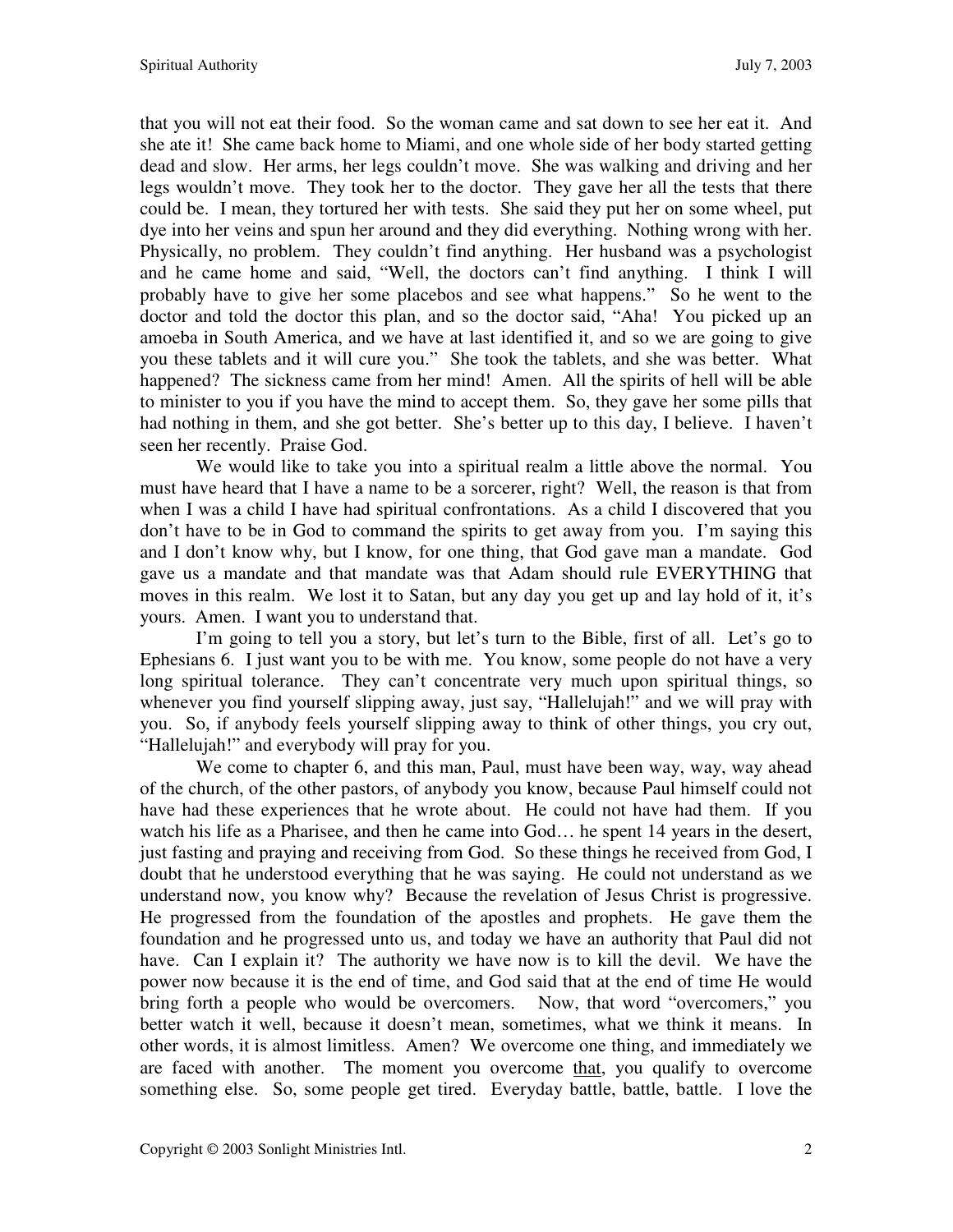battle! I love the battle, because it gives you an incentive. I don't know if it's because I used to love to fight so much as a young person. It's crazy, you know. A person used to love fighting, love when you get hit. If you fight and you don't get hit, you wouldn't be too much interested in that fighter. You wanted to fight somebody who would hit you hard. Some say it's masochism. (Laughter) Anyhow, praise be to God!

We are supposed to be overcomers, and first of all, the first overcoming is in here inside us. If you don't overcome the MAN in you, you are not going to be an overcomer of anything else. I don't know if you understand. Last night we talked about the sexual urge and the things, the burdens that God put upon us as natural men. It said Elijah was a man, a natural man as we are. Paul said, "I am natural like any one of you. I could lead around a wife (1 Corinthians 9)." He had to tell them that, for some of the people were looking at him up there as if he was not natural. But the natural man, you have to overcome the natural man! How do you learn to overcome the natural man? I can only tell you how God taught me. As a young fellow, when I say young, I mean in my 20's, I received the Lord. He taught me to fast and pray. He taught me to have food and not eat, hungry, to love what I'm looking at and smelling. I think the worst thing for a hungry man is a smell. Oh, it just kills you. Amen. I found that out, as a teacher, I used to carry certain perfume and spray it in my class before I gave the lesson. I'd give the lesson, and those who couldn't remember it next time, I'd come and spray it and everybody remembered their lesson. Amen. The hunger, when you are hungry, and you smell food, fresh food, especially things that you like, it's like a kind of madness that takes you. God wants you to be able to have food and not eat it. Yes! Some of the brothers feel that, "Boy, I need a wife. I need a wife so badly. Oh, you know, I need a wife." Let me tell you something. The person who hasn't got a wife has less problem of temptation than those who have a wife, for you have to lie down every night with a wife in the bed and you have to be spiritual. You have to control yourself, and you have to put your desires and your wants away. So therefore, you have to learn first by fasting, have food, not eat it – hungry. Have water, not drink it – thirsty. Yes! I have gone through thirst that my throat began to split and bleed. My lips bled because I was thirsty and there was water and I wouldn't drink it because I was fasting a fast of thirst! No, I'm not telling you to do it. I'm not telling you to do it. Your God must tell you what to do. As Doug Kleber said, he said, "This is not his (Doug's)body. It's not his (Doug's)property. His body is the temple of the living God." So if God tells you, "Don't drink water," then you don't. You see, when Jesus was in the wilderness for 40 days, nobody can convince me that he carried a bottle of water with Him. Amen. That was thirst, and thirst becomes a kind of madness. When you're thirsty, you have hallucinations, but then, that's where I was trained. Amen. I was trained at the point where we didn't have breakfast, or lunch, or dinner, but we had to go to take the Word of God and we had to preach, amen, and the children were hungry and they learned not to even say, "I am hungry." They just played until they fell asleep. We learned how to control the body. When we came into Miami with \$12 in our pocket, ready to do a missionary journey, did not know anybody, any organization, in America, nothing… if we had gone to the Salvation Army, that would have been a defeat of the faith that we had in God. So, we stood and waited until God sent a raven. Oh, yes. You know, "Get away from me, you dirty raven! I don't want your bread!" You think that's what Elijah would have said? A drunken woman came, fell on the shoulder of my wife with all the liquor coming out of her breath, hugged her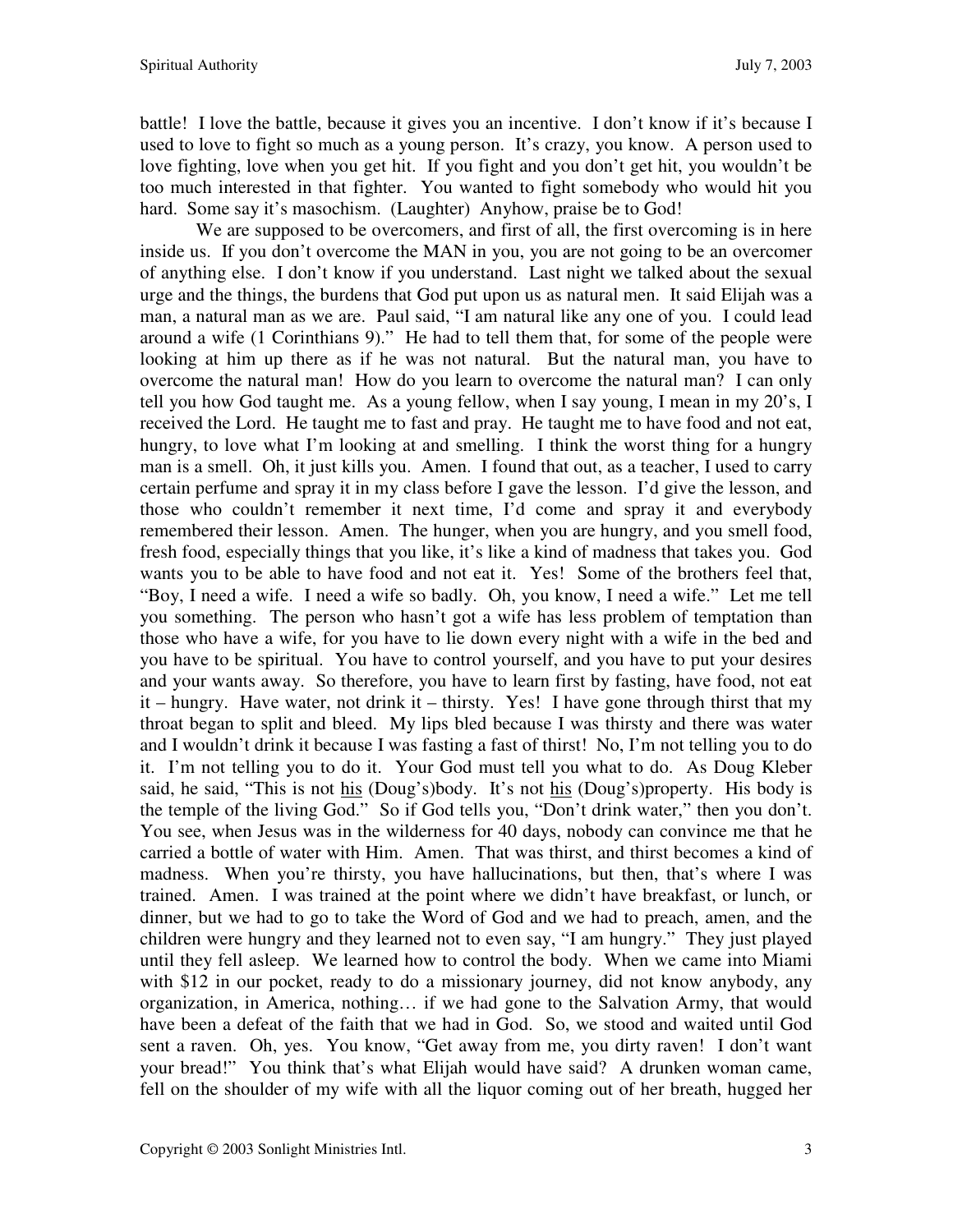and said, "Let's go to Fort Lauderdale." From a drunken woman, we heard the voice of God. "Get away from me, you drunkard!" No, we heard the voice of God speaking through a drunken woman, and there our missionary journey started. We didn't need a cent. Oh, praise God.

Verse 12, Ephesians 6, *for we wrestle not against flesh and blood.* It's a deception when you believe that that man is against you. Look well, and you will see who is really against you. It is a SPIRIT that is motivating the man and the man is maybe one percent of what you are seeing. Most of the people that you see around you, I call them "artificial people." You see a man coming along, strutting, swaggering, you don't know what's in his mind. Maybe he's putting that on to deceive you, make you see a bold, brave man when there's a little whimpering kid inside. So, *we wrestle not against flesh and blood***.** Take your eyes off the things that you can see. The Bible says Jesus did not go by the seeing of the eyes, nor the hearing of His ears. He was looking at the real thing. So, *we wrestle not against flesh and blood.* Those of you here who believe that somebody is against you, it is the first error that you are making toward that person. You should go to that person and do EVERYTHING possible to win the person. HUMBLE yourself to win the person, because YOU know that that person might kill you, but he is not against you. Your real enemy is the enemy that has the person in bondage, and he's his enemy and he's your enemy. *WE DO NOT HAVE HUMAN ENEMIES.* I mean, that sounds very peculiar compared to what's happening around now. Men are going around trying to kill, murderers. THEY ARE NOT OUR ENEMIES. The spirits that drive them are our enemies. Guess why God let them loose on you? Why would God let loose a spirit on you? He's given you the power to control them! Oh, yes! I was walking in Miami one day, walked into a wrong area, and somebody didn't like it. He brought out his dog, a Doberman Pinscher. He commanded the dog to attack me. The dog came bounding toward me. I looked at him and said, "I REBUKE you in the name of Jesus." And the dog pulled back, and that man was so shocked, he opened his eyes wide and looked. It was not the dog. It was the SPIRIT that they had put in the dog to attack you! You must realize that we are living in a spiritual realm! Our realm here is the lowest. It's the lowest frequency that we are on here. There is another frequency up here a little higher where some other spirits are. Above them there are other spirits higher, and there are other spirits even higher above *them*. Amen. So, if you walk with the Lord, you will overcome in the area that God has given you. If you get out of your area you're in trouble, for you're going to meet spirits that are stronger. Now, I'm jumping the gun here. Let's go on.

Alright. **But against principalities...** Principalities. Now, what is a prince? Can you conjure up in your mind what a prince is? One who is supposed to inherit a kingdom or a throne. Alright. Now, when God said, "There's a prince there," it means that these spirits that fell from heaven or deliberately threw themselves down, they were promised a kingdom. Did you hear me? They were promised a kingdom, but the problem with that promise is that it is the same kingdom that is promised to Jesus Christ. So, Jesus says, "You are My kingdom." And He says, "I'll make you a kingdom of priests." (Revelation 1:6) But this is the same kingdom that Satan has claimed. Now, what happened? Satan went out and he took it. He took it, because you remember now, you and I, we were out there, in the kingdom of the enemy and we were all filled with devils. So, Satan thought he had won. But you see, time is only a little speck in the long thing that we call eternity.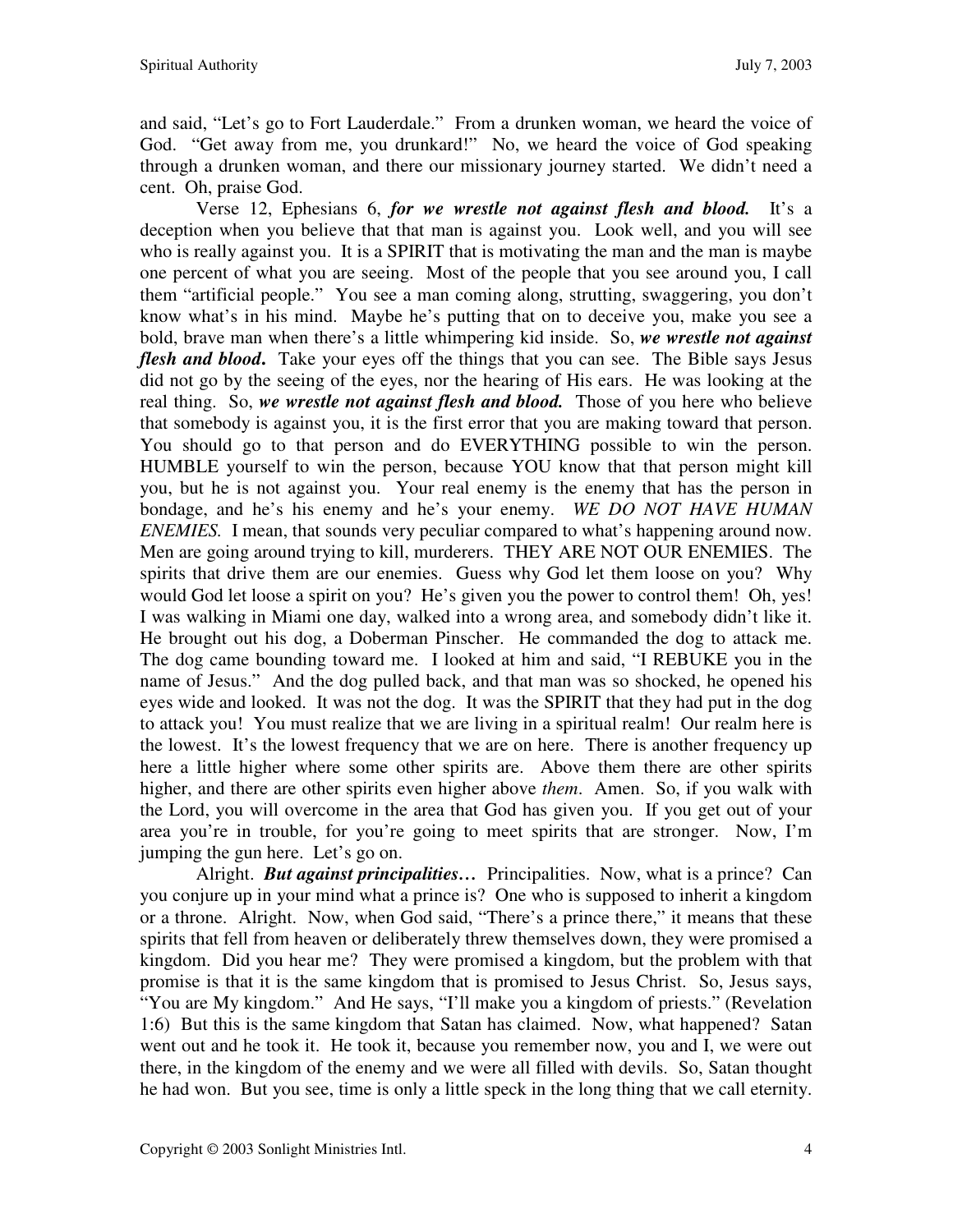That's eternity here at the beginning, and time is an interruption in eternity, and eternity continues on. So, all Satan has is a little window of time in which to rule in a kingdom. So, these princes feel that you belong to them. Yes. It was in Freeport that the devil came personally to Burt and told him, "These people are not yours. They are mine!" That same thing happened to us up in Morna wherein the devil came into the meeting and said, "I have my people here, also." And when he said that, a little girl, 12 years of age, jumped up and said, "Satan, take your people and go!" Absolute Word of God. When she said that, three women jumped up and sailed through the door, never to return.

See, I want you to understand that Satan is going around claiming you as his kingdom, so he offers you to certain spirits he calls princes. So, these spirits *expect* to inherit you, to have you. You know, like how you have a herd of cows, and you breed them and you feed them and you kill them and you eat them and you drink their milk and you keep them occupied. That's the way Satan is looking at the people of the world as his kingdom. He offered it to his princes and these princes are generally angels from the second realm of heaven. I don't know if you understand what I am talking about now. Here we are, the heaven of heavens where God is. Father, Son, Holy Ghost. Then there's another realm under it where you have Michael, Gabriel, Satan himself was Heylel before he fell, and God never gives us any other names of angels. Any other names of angels that you have heard, they are devil angels. Like Raphael, like Uriel. Those are not God's angels. Unfortunately, I remember a brother told me he went into a brother's office and there the brother had four angels to the four corners of his office, statues. One is Raphael, one is Uriel, one is Gabriel, and one is Michael. You notice they all end in "-el." The "-el" part of it is "God." See, "messenger of God," "who is like God," and then you have Uriel and Raphael, but they all end in God. They are the high spirits. Now, these spirits have magnificent power. I believe, from the third realm, that they have got some of these princes, but these angels (Michael, Gabriel) are stronger, higher, and more powerful than the ordinary angels, and when the ordinary angels can't get certain things done, they appeal to this higher realm. Do you remember when Gabriel went with the message and he couldn't get through because he was facing another angel of the same magnitude as himself? He could not pass through with the message to the people of God because the people of God were serving the devil. And Gabriel called back to heaven, and God sent Michael, and when Michael came, Michael showed the Blood, forgiveness of sins. Forgiveness of sins. "These people you say are yours, we cover them with the Blood of Jesus!" And the devil had to back off and the message went to Daniel. Now, I want you to understand, therefore, where we are, what I'm trying to show you today. It's something very profound that God has given me to give you. I hope you have the energy to accept it.

The princes therefore, and the word "-palities" that they add on to the prince there… if you look at your Bibles you'll see "princi-." It's two words that they put together. "Princi-" means "prince," and "palities" means "his kingdom." So, the people who fight with him are his "pality" and the spirits that go along with him are his "pality," so when a prince comes to you, he comes and behind him he has strength, a whole "pality" behind him. A rulership. So, these princes, then, are going to come against you, the church, and in this hour, many princes are fighting against us. You can look at some churches and you see that they are taken over completely by a prince that rules them. Certain things rule in their midst. Amen. And you look at another church and you see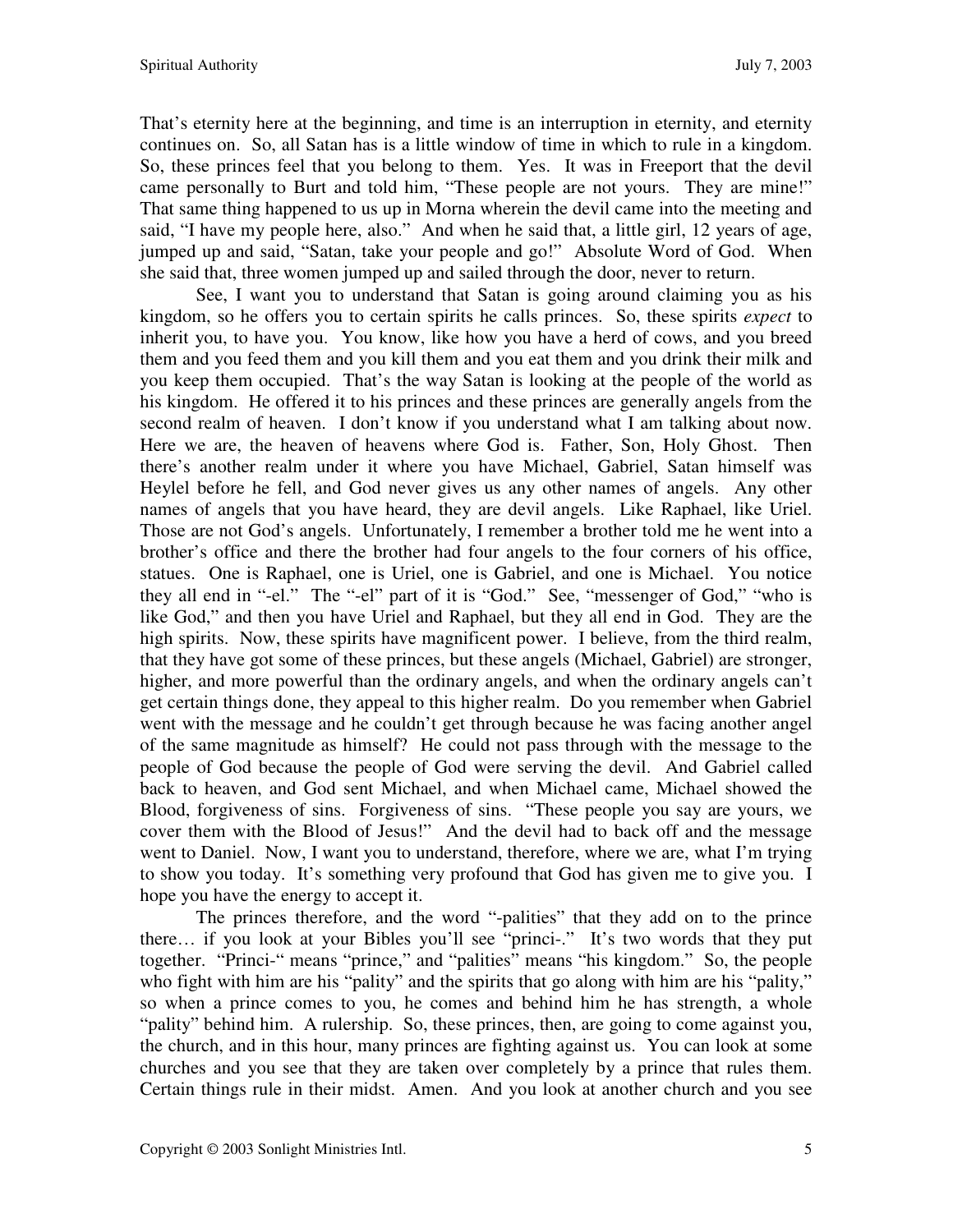another prince ruling. Amen. Some churches are ruled by a carnal spirit, and the carnal spirit just takes everybody. Once you become a member of that church, you come under the influence, why? Because when a person ministers to you, he ministers what is himself, of himself, the Spirit of God coming through him is like pouring water through a pipe that has dye in it and the water comes out colored with the dye. So, this is one of the reasons you should not give your children to the world to teach them, because every time your children go to a carnal teacher, the child receives not only mathematics, but carnality. Whatever is wrong with the person… I have known homosexual teachers that have taught children, and the children come out to be homosexuals without the teacher telling them to be homosexuals, because it's a spirit. We are ministering on a different plane from the natural. Jesus said, *the words that I speak unto you, they are spirit, and they are life* (John 6:63). Some words that people speak, they are spirit and they are death! I don't know if somebody has ever spoken a word to you that strikes you so hard that it brings a sadness, pain, anger. Now, you have to be able to resist them. Somebody should be able to tell you the worst thing in the world and it does not hit inside, because you have a guard up in the spirit. Amen. If you knew why the person was coming against you, then you would say, "Oh, I know what it is. It's a spirit. I can see the spirit." Look in his eyes while he's speaking and you see the spirit, yes! Sometimes he tries to disguise it and cover it up, but you look and you see the spirit coming through him at you. That spirit wants to hurt you, right, and you get hurt and say, "Boy, I will NEVER do that again. I will have nothing more to do with this fellow!" Guess what? That's what the spirit ministered to you. Amen. Somebody comes and says, "Well, you are a dog!" You know you're not a dog, therefore you should turn it back and say, "God, have mercy upon him. He called me a dog. That means he's speaking from another spirit." Yes!

Once I was in a service and a sister got up and said, "Stand, Brother duCille." I stood up there and she said, "This man is living in adultery." And I said, "Praise God. I'm clean." Amen. The idea is, I didn't have it against the sister. I love her dearly, but another spirit had taken hold of her and God allowed her to come against me because God knew I could help her. The moment I rebuked the spirit, she got a deliverance. But I don't get up and say, "OH, you're a liar, you so-and-so!" That's stupid! That's exactly what the spirit wants you to do! The sister is not the liar. She's just weak and has been taken over by another spirit, and all you have to do is to quietly come against the spirit and save the person out of this principality.

Now, we're against princes and their palities *and the powers…*Now, this word "exousias" means "authorities." That means there are some spirits that get an authority to do so and so to you. I don't know if any of you had a spirit sent to you, sent directly against you, to do something to you. Amen. When that spirit comes to you and you discern the spirit, amen, and you reject and turn back the spirit, he goes right back and does the same thing to the person who sent him to you. Amen. You know the devil wouldn't want us to hear all of this. A spirit that comes at you directly directed, it says "exousias," spirits with authority… do you know that spirits are like dogs that will follow the scent of a person? Oh, yes. They will take your clothes and take it to a spirit, just like the police take somebody's clothes, take it to the dog, let the dog smell it and the dog begins to follow that scent, and follows until he finds the person. I'm telling you tales out of school, right? But, therefore, 95%, probably it's 99%, but I give you benefit of the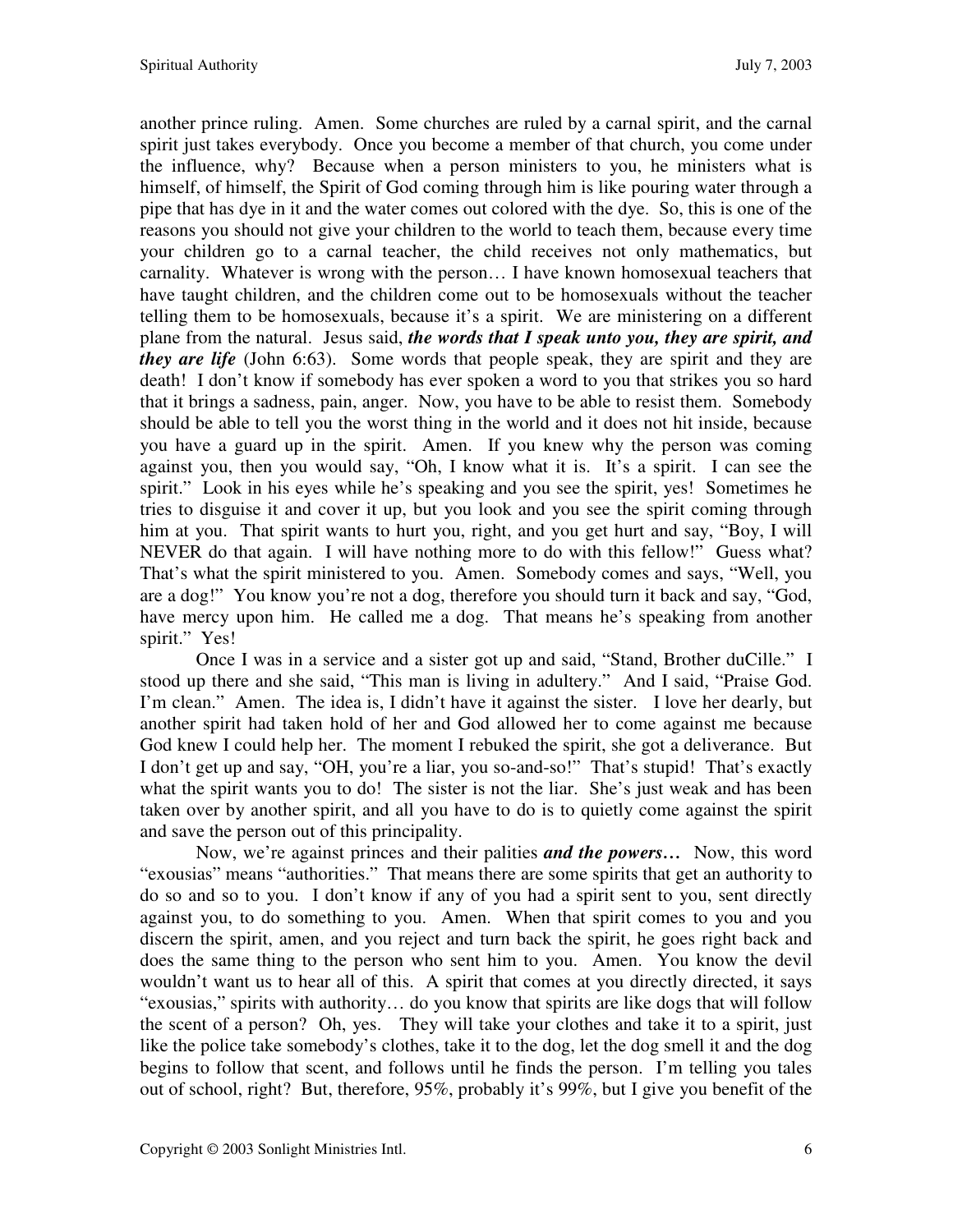doubt, 95% of the things that people do, it's spirit motivated. It's not the people. Very often the people, if they were left alone, they would be pretty nice and they would love you, but there are spirits that are forcing people to do things. Amen. You marry a wife, and you know when you married her she was a such a sweet person. She made a covenant with you. You made a covenant with her. Your heart is with her. Her heart is with you. And one day she gets up and she slashes you with a word. It's not her. Immediately you should rise up in wisdom and begin to work against that spirit that has dared to come into your house and touch your wife. Amen! You see, because you are blind, you are believing that this woman that you married, that God gave to you, is coming against you. It is because you are blind! If you were in the Spirit, if you were awake and alive, you would realize that something has come upon her! Yes! Something has come upon her and she could not overcome it. Something stronger than her, and immediately, "How dare you, Satan, to come in here and take charge of my wife! How dare you to come and cause her to say so and so, or to do so and so! This woman is of the Lord! This woman has been given to me of God! This woman is an anointed son of God! I will not accept it!!" Amen. Hallelujah! Don't accept it! Go against the devil! Enter into warfare for your household, because the Bible said that if a strong man keeps his house, it takes a stronger man to come into his house and to break up his house (Matthew 12:29, Mark 3:27, Luke 11:21).

Many years ago there was a meeting of witches and wizards and whatever they are. They came to a conclusion that they must begin to come against the households of all the ministers. I have seen the deterioration in the household of ministers from that day until this, and the ministry does not understand. Many of them divorce and remarry and divorce and did not realize that it was a devil coming against their households. We're talking about the exusias, the authorities, spiritual authorities. *Against the rulers of the darkness of this world.* The word that Paul used, he said cosmocratoros. "Cosmo" is world. You see, rulers, world rulers, so he said *against the rulers of the darkness.* Now, we have some rulers of darkness. I don't know if you have met any of them. I've met some of them and this particular man I was telling you about that spoke the word, and turned the car over there, this man was very powerful. When people had their problems with other people, they would go to him and they would pay him to kill or to do whatever is to be done, and he was very boastful. You'd come to him and he'd say, "You know, So-and-So did so and so to you, do you want me to kill him?" There was a case where we had a little church up there and this man had his pimiento…Now, pimiento is a spice, a very strong spice, the thing you call allspice, but it's little grains like black pepper, and it is very valuable. A sack of pimiento, this thing would value quite a lot of money, because it's a rare spice. So, he had his pimiento, and it was dried and ready for market, and then it disappeared. So he ran down to this man and to tell him. The man said, "Don't tell me anything." He opened his mouth, he said, "Be quiet." He said, "Your name is So-and-So. You are here because you lost your bag of pimiento. You want to know who took it. Your son took it. Do you want me to hurt him?" He said, "No, don't hurt him, just let me get it back." He said, "Well, he has already used up part of it, but you can get what is left, about 2/3 of it is left." He said, "Alright." The man pushed his hand in his pocket, "How much do I owe you?" He said, "No, don't pay me." He said, "Now, you go home and look at the back of your house on the wall, and you will see your bag of pimiento. Now, when you go there you take it and take it to the shop and sell it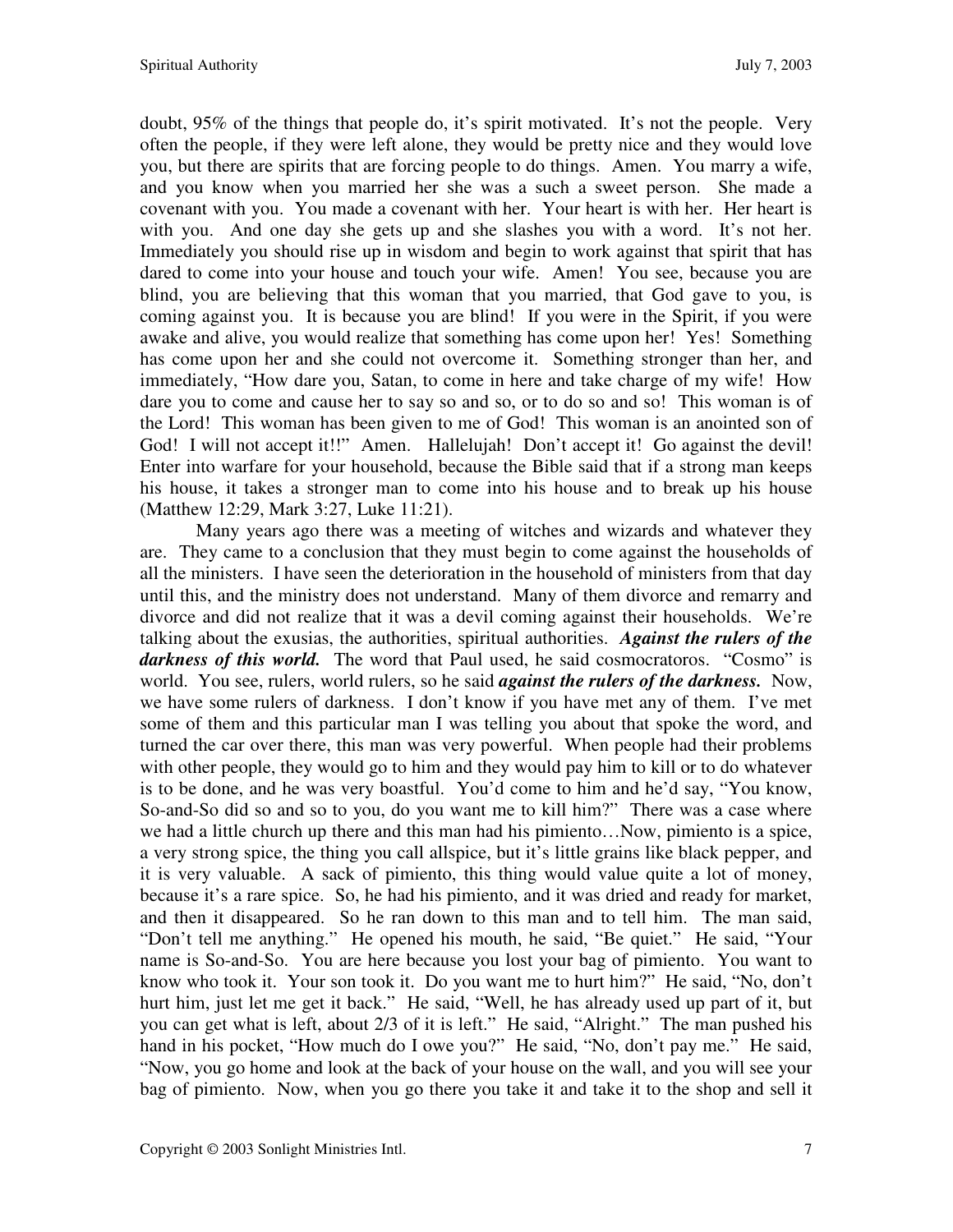and when you sell it, I want you to put £8 (it was the days of pounds, British pounds) on your table for me and I'll take it."

Now, we're talking about powers. Now, the next thing happened, the man came up to the church where he lived. He found his bag of pimiento on the wall. Can any of you think of how that bag of pimiento got onto the wall? Can you think of it? The man (the son) stole it, yet it was on the wall. Amen. Spirit work. He just sent his spirit and either commanded the man (the son) to "put it there or you're dead." The man put it on the wall or the spirits themselves took it and put it on the wall. Now, I'm telling you of things that you don't understand that are going on around you! These powers are exercising powers around you. Now, after he put it, he took the pimiento, he sold it and he told us all (we were there) what was happening. He put the money on his table and he went to bed, and when he got up, the money was gone. If he did not put that money there, he would be a goner. Yes. These are the spirits that are working in our midst! Now, this particular man, the spirits that he worked with had never been conquered, had never been stopped. He did anything he wanted. He was so boastful that he would come and he'd say, "Well, you know, I killed So-and-So," he'd go to the man's funeral and say, "Well, I killed him, but I'm sorry. I didn't know he was such a good man," and things like that.

Well, one night I was in service. We were by the roadside preaching. I mean, the house was by the roadside, and the door was wide open and I was there preaching. A car drove up outside. Two men came out with a thing in their hands, like a sack. When they came in, they deposited it right before me, while I was preaching. It was a sister, but she was tied up with rope from top to bottom, tied up. So I said to the men, "Loose her." So the men looked at me and took off. I bent down, pulled the rope, wound it around, took it off, threw it to the ground, said, "In the name of Jesus, sister, be healed!" The sister, just like she woke up, looked around the congregation and said, "Thank you, Brother duCille," and she picked up her rope and went back home. Many things like that happened. Five mad people, the same kind of thing happened. Each person had a different set of circumstances. So, one day, the Lord said to me, "Go down to the stable." I left my office and said, "I'm taking a break." I walked down to the stable and I saw this man, and the man looked at me and he said, "Ha! I see! I see!" and he started walking backwards. Anytime you see a person walking backwards, he's of the devil. If you dream that you see somebody walking backwards, he's a servant of the devil. They run backwards, they walk backwards. Now, I don't know why. Maybe David (Walter) knows, but I don't really know why they do that. He started walking backwards, walking backwards, and he was confessing to the Lord. He said, "I see, I see," and he said, "Everything that I put, you pull." I realized then, that in my working for God, I was pulling demons, driving back demons to him, and I didn't know. I was just rebuking the spirits that bind the people and setting them free.

You have the power. Remember now, "All power is given unto you in heaven and on earth (Matthew 28:18)." Amen. Why are we suffering like this? Why do we have our houses being broken up? Why are we being smashed to pieces? Amen! Because God is allowing it! Now, why would my God allow that? God has given you a weapon, and if you don't use it, you are going to die. I remember David moaning for Abner. He said, "Abner, ooooh, Abner is a fool!" Amen. He said, "He died with his weapon in his sheath." He allowed the man to take him and kiss him and plunge his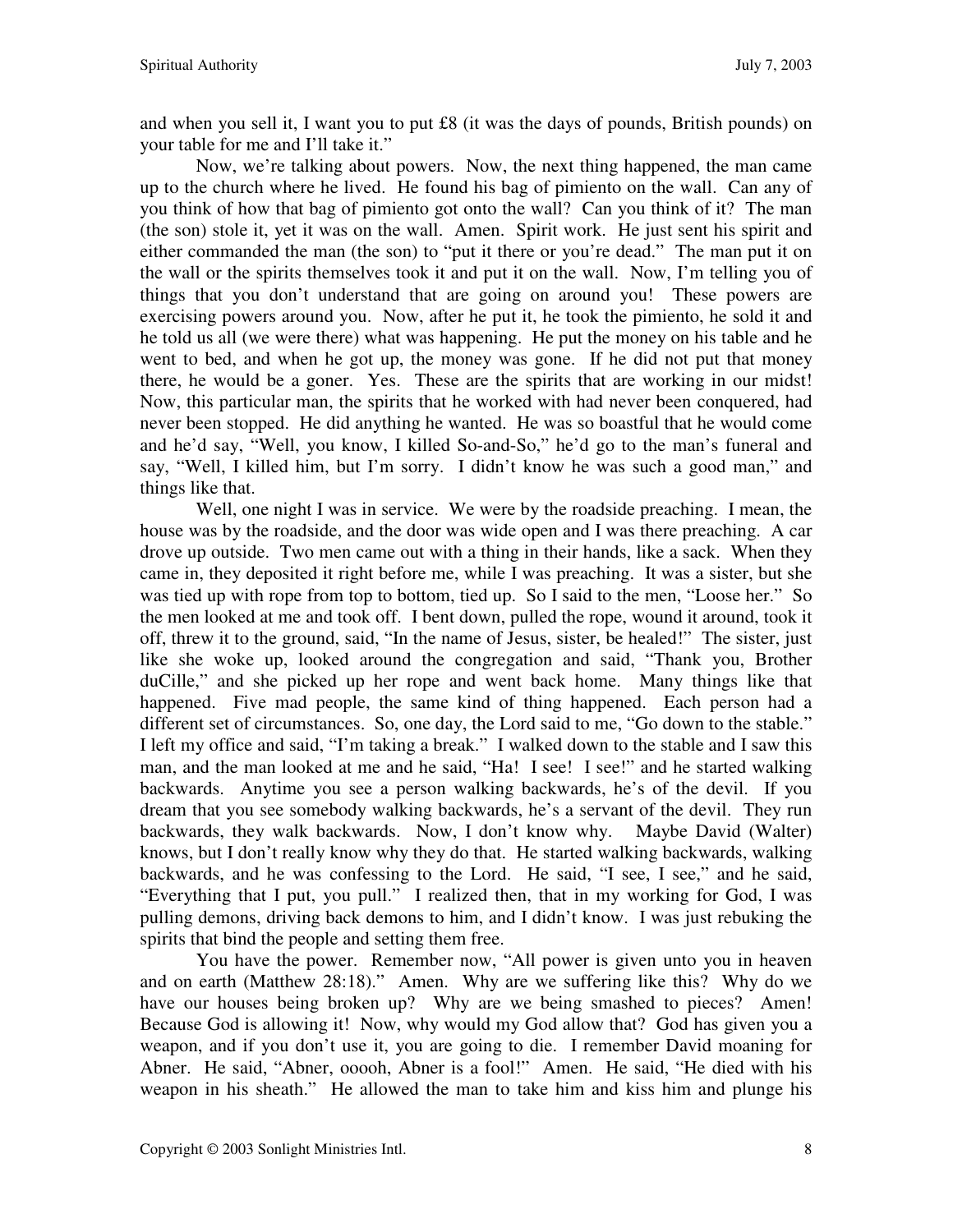sword into him and kill him when he had his sword in his sheath. David would have been pleased if he had died fighting. This is the situation with the church. Brethren! The Psalm that Helgi read there for us, *He that dwelleth in the secret place of the most High SHALL abide under the shadow of the Almighty (Psalm 91:1). AMEN! There's no* excuse for failure! NO excuse! The first thing that happens to you when something begins to happen to your life, the devil starts telling you, "Oh, it is natural. It's natural." It's not natural! Sister, (talking to Kate Trotter) it's not natural for your husband to be taken away from you. It's not natural. Don't believe, don't believe any thing else, but that God gave you that man! Don't believe that it is God's will for him to be away from his children! You have to believe the truth! Hallelujah! Begin to command it. You have a blood covenant with him! Yes! You have a blood covenant with him and many times we do not exercise our blood covenant because we are afraid that God might kill him. Is that true? Yes. Many times we are afraid that he might die if God's going to arrest him, but that man is part of your blood and your body, and you must command God to release him! But you see, because he might be held by a prince, it is necessary for you to rise up to the place where the power of the prince is before you can overcome him. Amen. The church could do it. Now, what do I mean by that? I mean, that God has given us power. I remember my brother, Frank. I've talked about this several times. He was a wild, wild, fun-loving fellow. Oh, he would be just going, just going. When I'd see the man, it would just grieve my soul. Amen! You know what I said? I put my life on the line. "If that boy does not come to Jesus Christ, kill me. My life isn't worth living if Your Word isn't true to me! Kill me!" Amen. Now, you can't fool with God. You can't say that if you don't mean it, and you can't mean it unless you have the spiritual energy. Are you with me? There's one level of energy down here. There's another level up here! If a prince up there holds your family, you've got to get up there to knock him out! You can't stay down here and win up there! Don't you understand? The frequency on which he operates up there, and the powers that bind your person or your family up are on a higher level. Stay down here, he doesn't even hear you. You rebuke him, and he doesn't even hear you. Amen!

I was in India and I don't know, I provoked the angel of death. I didn't willfully do it, but I just started to study about Kali and went into a store with all these images. I said to the man, "I want to know something about this spirit called Kali." He looked at me. I said, "Yes, do you have any literature here, or anything?" He said, "Well, this is all I have," and he gave me a book and I paid him for it and man alive, the man was a worshipper of Kali! I went directly to his priest of Kali to tell him that I am against Kali without knowing it! When I went home, the thing came in. It came in and attacked me, and I grappled with him and started to speak, "In the name of Jesus, I command you to loose your hold…" and it was ineffective. The spirit of God came to me and whispered in my right ear, and said, "The Blood." That's a different ballgame!! That's a higher level! You can't talk to him with the words that might be powerful to some spirits. You have to get up there with him!! Brethren, I say it every time I preach to you. Get yourself trained in commanding the Blood of Jesus Christ. If you are not trained, when you are in battle you will not be able to remember it. Somehow or the other, the power of the spirit that is before you prevents you from reaching out to the Blood unless you are already in the Blood, unless you are already moving with the Blood. You know, one time, as a young man, God was teaching me the gospel. I didn't go to Bible school, I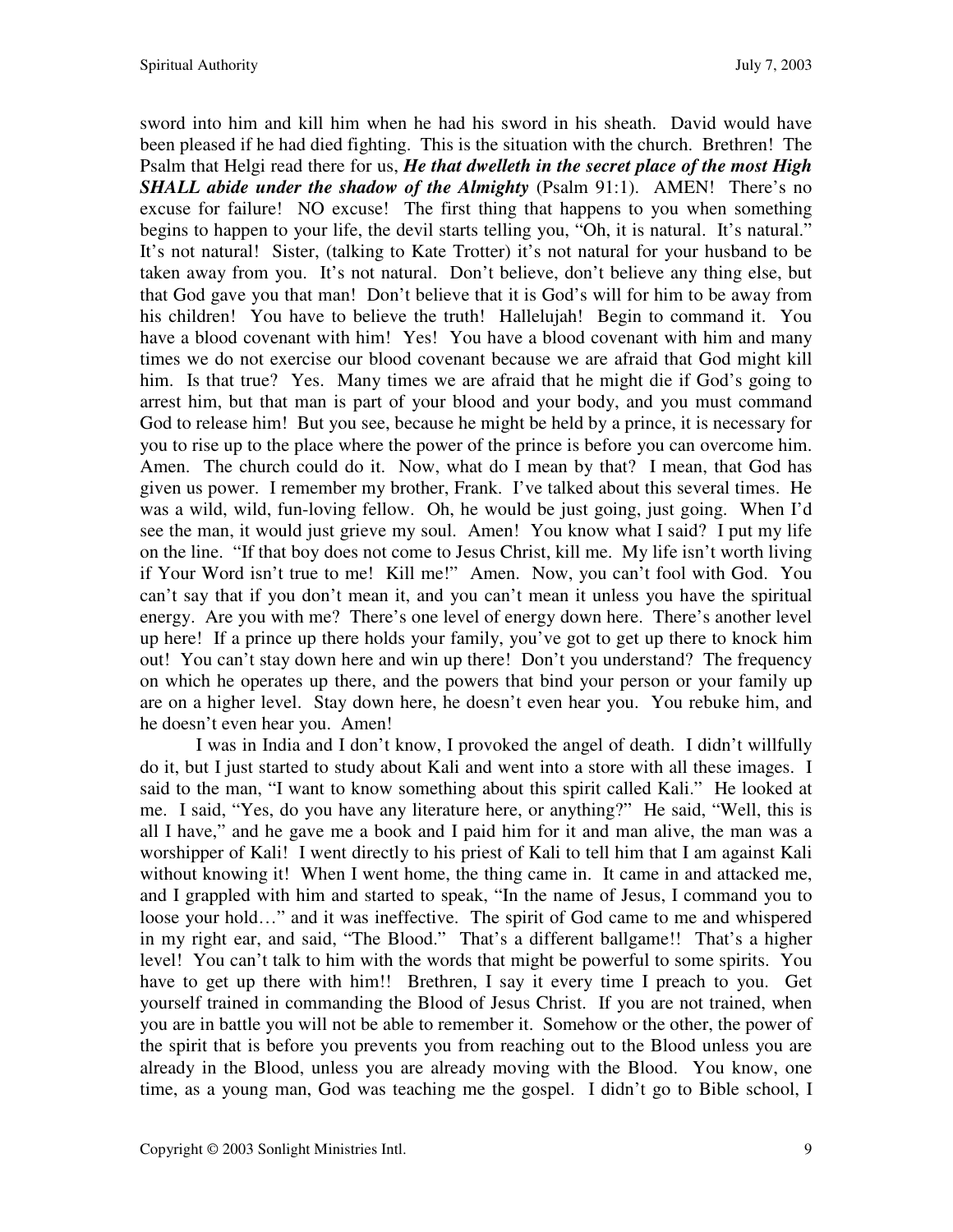went to God school, and as He was teaching me the gospel, one of the things He me taught was the crucifixion. He said, "Come with Me. Let Me show you the crucifixion." Have you ever taken your Bible and gone through the whole crucifixion and imagine what happens? He took me through the crucifixion and every step of the way I felt the pain, the suffering. I saw them dragging Him along. A man spit right in His face with His hands tied. He carried me to the cross. I saw the Blood. You know what happened, brethren? When the devil, the prince of devils, attacked me, hallelujah, I began to see the Blood again! Yes! My mind went back to the Blood of Jesus Christ and when you do that, you are lifted, immediately you are lifted into another realm. Yes! "Smite him, Lord!" The Blood smote him right in the middle of his head and he crumbled to the floor. OH, God, help us to understand! Help us, Lord, to understand.

So, the powers and the rulers of the darkness of this world, the darkness… you know what darkness is? It's opposite to light, but the darkness cannot overcome the light. Light overcomes darkness. I want you to understand that. So, anytime the darkness comes upon you, turn on the light! Turn on the light! Have you ever had a dream where you go to turn on the light, and the light won't come on? Turn the bulb, nothing happens? God wants you to begin to practice to turn on the light! Hallelujah!

Brother Mike (Waddick), God's speaking to you. He's saying, "Turn on the light." Amen. In other words, this is your eastern gate, your mind. This is the gate through which God comes. So many other things crowding up in the gate, preventing God from coming through. Amen! Just begin to repeat the Word of God! Yes! "I am the Lord thy God, brought thee out of the land of Egypt, and out of the house of bondage. I will have no other God beside You. You are my God, You are my savior. Deliver me, now, from this darkness that's coming down upon my soul!!" Amen, amen. Begin to talk aloud, begin to read the Bible. Sometimes your mind is so befuddled that you can't remember words to say. Get the Bible, READ IT! *Thou shalt not be afraid for the terror by night; nor for the arrow that flieth by day; <sup>6</sup>Nor for the pestilence that walketh in darkness; nor for the destruction that wasteth at noonday. 7A thousand shall fall at thy side, and ten thousand at thy right hand; but it shall not come nigh thee. 8Only with thine eyes shalt thou behold and see the reward of the wicked (Psalm 91).* Hallelujah!!!!

WE NEED TO WALK IN THE POWER THAT WE HAVE BEEN GIVEN! Thirty devils come to you. They say, "You're no good. You cursed yesterday. You've sinned since this morning. You're no good!" When he told me that, I said to him, "Look at you. Look at YOU to tell me that I am no good. You were in heaven. You saw all the glory of God, and you left heaven to go to hell. WHO ARE YOU to tell me I'm no good??" Hallelujah! "He that the Son sets free is free indeed!" (John 8:36) He said, "Why call ye that which I have cleansed, common and unclean?" (Acts 10) And God said, "If any man sin, IF ANY MAN SIN, he has an advocate with the Father, even Jesus Christ the righteous (1 John 2:1), that those who walk in Jesus, who walk under the canopy of Jesus Christ, who are part of the Body of Christ because you obey Christ, amen, YOU HAVE NO SIN!" Amen. Remember, you just finished killing seven men. I HAVE NO SIN because Jesus has forgiven me! I have asked Him to forgive me, and He said, "IF ANY MAN SIN, he has an advocate with the Father, even Jesus Christ the righteous. I ask you, Father, forgive me of my sins now! Now, Mr. Devil, you have nothing against me, for my sins are forgiven, under the Blood of Jesus Christ." So, we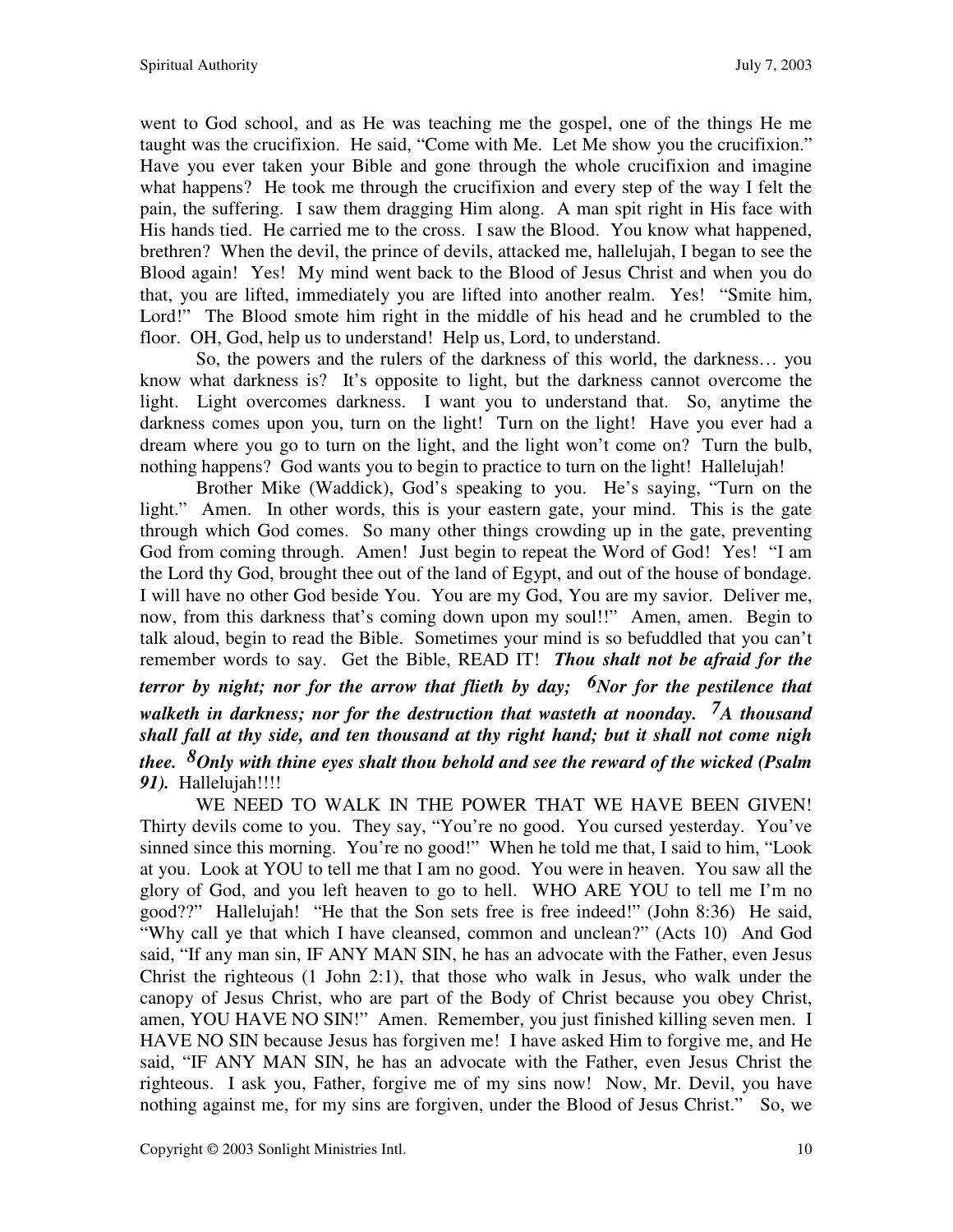need weapon against weapon. Fire-power against fire-power. It's amazing, you know. When Hussein heard that the American army was coming, he moved his mighty brigades to meet them. Most of them never saw what hit them. The American army destroyed them 20 miles before they got to them. They were being destroyed from 20 miles away. Some of them never got a chance to fire a shot. Amen. God is talking about powers. He has given us power over the power of the enemy, *the rulers of the darkness of this world, against spiritual wickedness in high places.* Spiritual wickedness in high… what does that mean? That means that there's a wickedness that is higher than you. Amen. It's higher than you. You have to rise up to combat that wickedness because it is higher than you are.

God is speaking to a people that He has ordained to be overcomers, but as I said before, you cannot overcome unless you over come here in yourself. You have to overcome in your dining room. Some of us can't overcome there. We keep stuffing our mouths. We lose the battle before we start fighting. You have the temple of the living God. You are going to have to learn to put the temple of the living God in order. Stop eating so much! Oh, yes. When I'm talking about eating, I'm talking about appetites! If you cannot control your natural appetite to eat, you won't control yourself sexually, or any other way! Men have to learn to control themselves! Amen. If you have a wife, Paul said, "You should be as if you have none." (1 Corinthians 7:29) Amen. Be as if you had none! Walking along the street, now on a different level I'm talking, now. Looking at the people, in their minds, you see written across their minds, "sex." They're walking and they're looking at you to make sure you see them. The whole world is taken up by this, why? It's the best thing the devil has going for him. He has caught many men of God on that score. Amen. Do you know that after a while the Communists found out that if they, you know they were going through all these kinds of things to put them in to torture and all that sort of thing, to get the men to deny God? They found out that all they had to do was to get a naked woman and put her in there with them in the cell with them and the only ones who survived were the overcomers, who that didn't matter to them. Amen.

We then must begin to address these areas. We must begin to come face to face with this battle that is before us. If we do not, we cannot win. We cannot win, and there are many losers in our midst and the losers are going to lose until they receive the power of God in the various chambers of their souls to give them the victory. Amen.

So, the powers that be, wickedness in high places. He said, "Now, if you want to win, you must take unto yourself the WHOLE armor of God." What does that mean? It means if you take one piece, you are still vulnerable in the other places. You put on the helmet, your head is protected, but the rest of your body is out. You put on the breastplate of righteousness, you have to have your feet shod or else the enemy can just destroy you by making you not able to walk. So you have to put on the whole armor. Let's look at what Paul here states as the armor. *14Stand therefore, having your loins girt about with truth.* Come on, now. You cannot stand if you do not have the truth girding your loins. A simple thing. God has put a ministry in the earth. Apostles, prophets, evangelists, shepherds, teachers. None of us will stand unless we believe in the Body of Christ. Do you hear me? Amen.

My father died with diabetes. His sister, my aunt, died with diabetes. Sister Ann, his next sister, died with diabetes. The third sister died with diabetes. There was no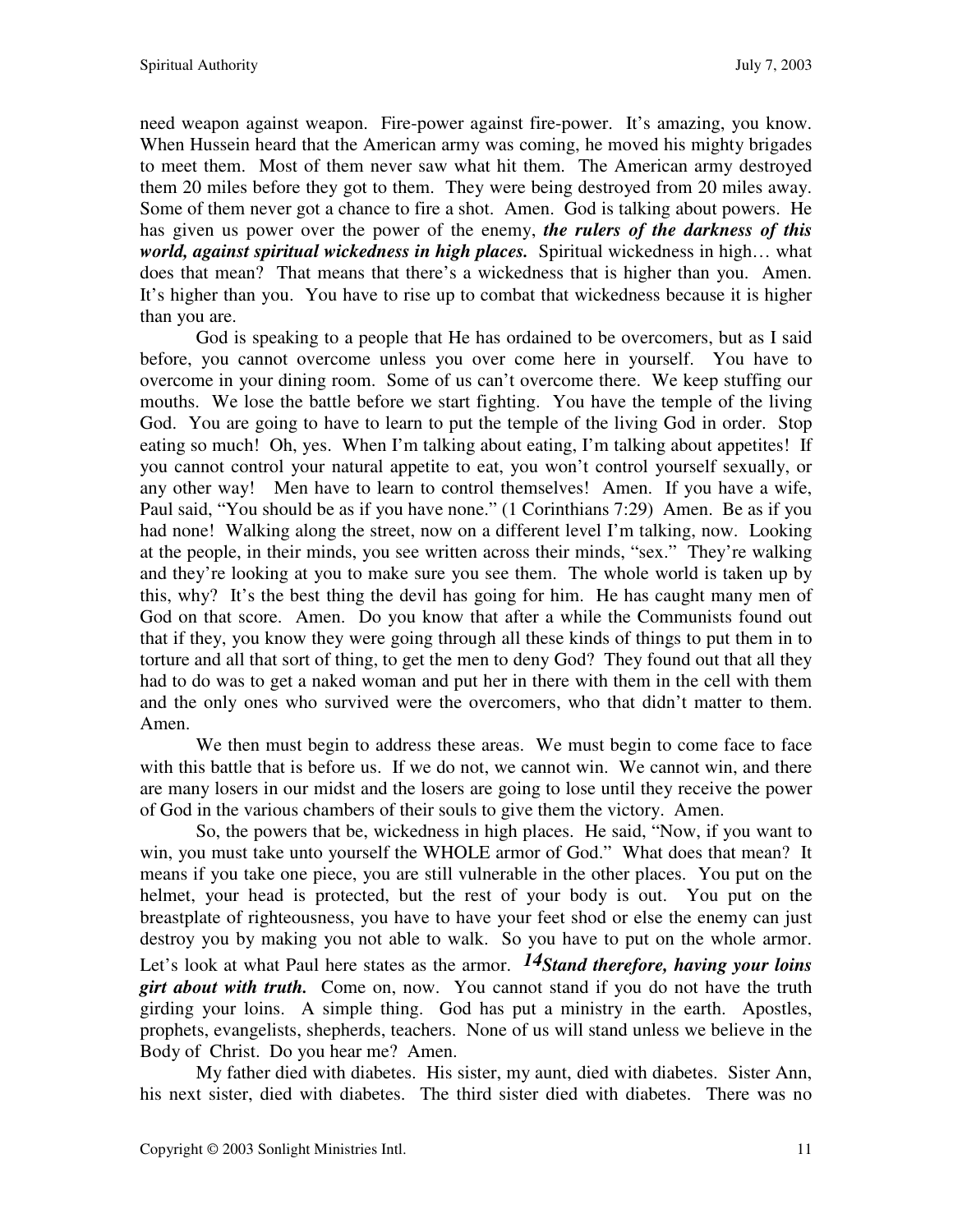diabetes on my mother's side. OK. My brother came to me and said, "Cec, we are in trouble. We have to get to the doctor. We have to make sure that we get this thing under our feet, this diabetes business." I said, "I rebuke the thought in the name of Jesus." He was very unhappy. He thought I was rebuking him, but I wasn't really rebuking him. I was rebuking the spirit of diabetes that was coming at us. Well, he went to the doctor and tested, and sure enough, he had diabetes. He began to get treatment, insulin and all that sort of thing. But I kept on my merry way. Now, remember, I am 2 years older than he was. So, one day, George (Herrig) called me and said, "I had a dream about you." He said, "I dreamt that you were sitting at the table eating, and you were eating and you had to go down into the basement to fight with a demon that was down there and this demon was coming and you were preparing for this demon, but you were eating as if it was part of the preparation to fight this demon." And he said, "Lo and behold, we heard boom, boom, boom. The demon was coming up. He was coming up. And when the demon came forward, it was your brother." I said, "Oh! Nothing but the diabetes! That's what it is!" So, I took heed and ran off to the doctor and got tested. Sure enough, I had a blood sugar level of 350. Amen. Hallelujah. So I went home. The doctor said, "Oh, oh, oh, you have to get injections, …" I said, "Not me, sir. I am going to deal with it in the way God showed me." So I started eating better. Stopped taking sugar. Not eating the chocolates and anything, you know. When I went to Europe, I always came home with a lot of chocolate. Not eating any sweets and so, it went right down. I keep watching it. Now, what is that? Why am I telling you that? I'm telling you that if I did not believe that George had the gift, that particular gift of prophecy to have dreams and visions, see, because the prophetic gift is in different ways, you know. Dreams and visions are one part of it. You remember Joseph? He was a dreamer. So, George is a dreamer and I took it and bam, I got deliverance because I believe in the Body of Christ. God said, "For this cause, some of you are weak and sickly and some sleep because you do not discern the Body of the Lord." Amen!

The world churches teach the rapture. The doctrine of the rapture started in 1830 with Irving in London, in England. Actually, it was in Scotland but afterward he moved his headquarters to London. Now, this doctrine, it was taken by Darby, this theologian Darby. Not men of great spiritual repute. Amen. That's a nice way of saying that I don't believe what they did. Then there was a man named Scoffield, and Scoffield took it and the Scoffield Bible became so prevalent, so widespread, everybody… I remember, as a young Christian, I had to have a Scoffield Bible. But when you look at the Scoffield Bible, it's misleading. It's not the gospel of Jesus Christ at all. Amen. But then, all the churches took from that and began to preach the rapture. They put it in the Bible schools. You had to believe the rapture. When I went to join the Church of God, I had to believe the rapture before I could be ordained in the Church of God. You can see how important it is. I was speaking to a man on the phone and he said, "What do you believe, brother?" I said, "I believe the Word of God." He said, "You believe in the rapture?" I said, "No." He said, "Oh, I won't even talk to you." Bam, he dropped the phone. So, the church began to follow a wrong apostolic leading. Remember, God sends apostles to the church to be that bar in the tabernacle, that bar, 30 cubits long, that bar to hold the church together, hold them in line. God will reveal to certain people truths for their time. Amen? He called Martin Luther. He revealed certain truths to Martin Luther for his time. The Anabaptists came up with certain truths. Then the Methodists came up with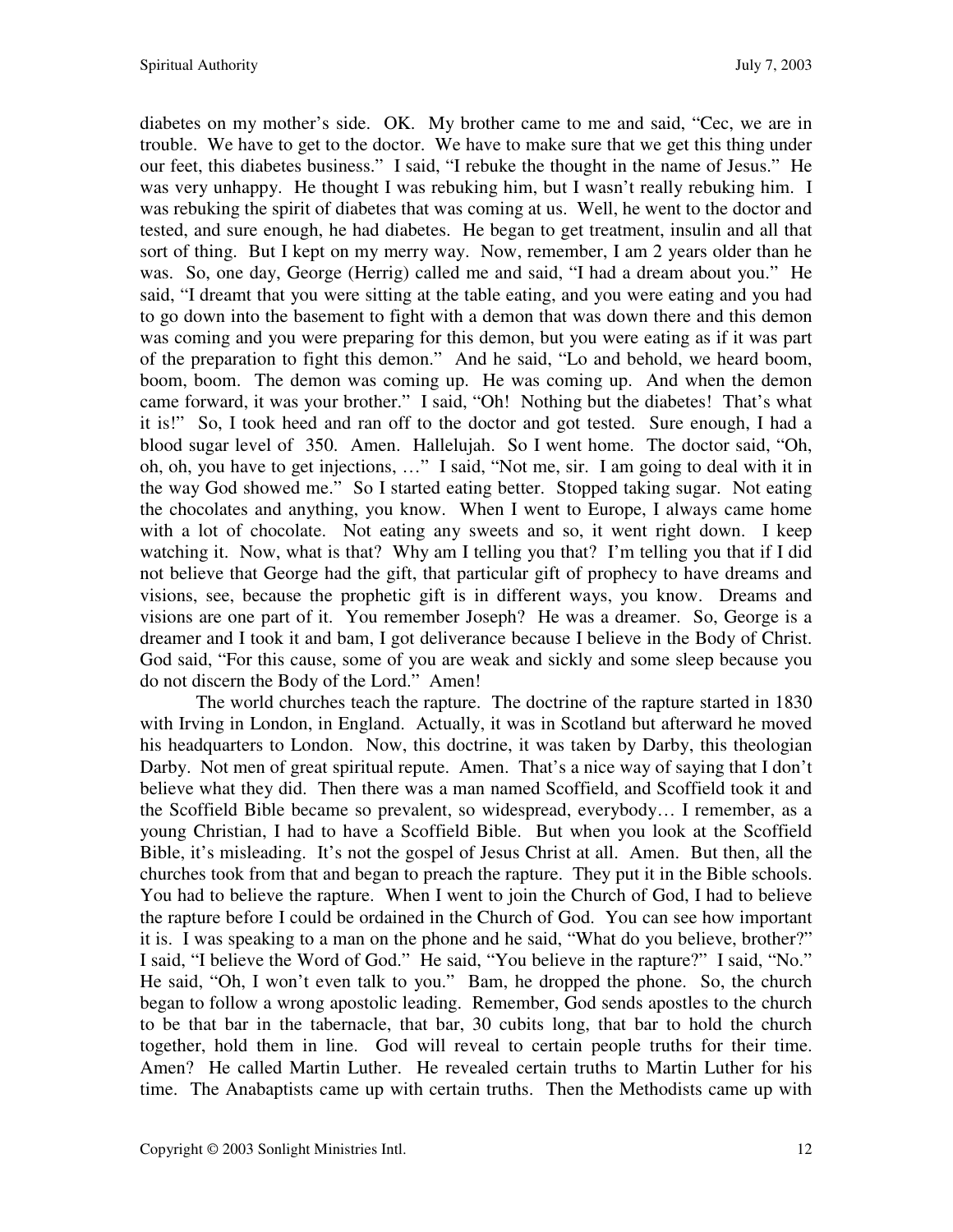the sanctification truth. That's all they had, nothing more, and instead of going on, they rejected every move, rejected the other moves, so then the thing that God had put in the church to lead you and to guide you, you reject it and so the thing that comes forward now is that none of these brethren are hearing from God. No man who preaches the rapture, that we are going to fly off the earth and leave the earth and God's going to burn up the whole earth, is preaching the truth. He has not heard from God. Now, the truth is, when I heard this first, I went to God. I said, "Now, God, tell me. I will not preach it until You tell me!" For if God doesn't tell me, how will I know which is true?

So, then, I went into the Word of God and I found out that rapture is not in the Word of God at all. The passages that they taught us to preach on rapture were not of God at all. Like in Matthew 24, in verse 40 and coming down, he said, *Then shall two be in the field; the one shall be taken, and the other left.* As it was in the days of Noah, so shall it be in the time of the end. Listen now, As it was in the days of Noah, so shall it be in the time of the end. What happened in the days of Noah? Who was taken away? All the sinners were taken away out of the earth, and the Christians were left. The rapturists turn it upside down. So, when my brother went and learned all this and came in with his doctorate, with Greek and Hebrew, I was very happy because I could talk to him now. So we spent a whole night. I said, "Now, Frank, two in the field, one taken and the other left. Who was taken and who was left?" "Oh, sure! The Christians were taken up on top of the flood and the sinners were left." I said, "OK. Let's read the Bible. The scripture said that it was paralambatai. Paralambano means to take unto yourself a wife. 'Para' means grabbing, arresting." So, when I showed him that, well, eventually he came to it. But what am I talking about? The apostolic leading was wrong. The apostolic teaching that is showing the way to the people of God was wrong, leading them astray! So they reject anything that is from God.

Then we have the prophetic ministry. We don't respect them. We don't respect them. If somebody prophetically comes and tells me something, my wife tells me something, I say, "Now, where did you get it? Is it YOU or…" She said, "Well, it just comes to me." I say, "Well, that's good enough for me." Amen. Because the prophetic ministry is not only speaking through the prophets, but it is speaking through the hearts of all the brethren, because the spirit of prophecy is the Spirit of Christ! When the prophetic ministry speaks, when he speaks, I have already had it in here. The Christ in me says, "Aha!" I am afraid, I am afraid to do anything against what is said by a prophetic ministry! So, Brother Campbell called me a couple of days ago and said to me, "I have a dream and I'd like to tell you the dream." I noticed last night that he kind of cut out that little part. He still doesn't want you to be mad with him. I wish, Brother Campbell, that you wouldn't care, to be honest with you. I wish you wouldn't care who's mad with you and who is not mad with you. If God says so, and you feel it right to say it, say it! It's only when you have some little secret thing that must be told to the individual, but what happened here the night before you came here, is that we were singing a song and it hit Charley (Trotter). The very things that you told me you saw in the vision, in the dream, Charley came up here and confessed them, and Brother Tom, Charley's father, came up here and said, "Yes!" God told Brother Campbell that Charley would be up here. You told me four nights ago that Charley was going to be the first one! Hallelujah! My God.

We have to begin to believe God now. Apostles, prophets, evangelists, amen! Brother David (Walter) is going out as an evangelist and I notice that, when he goes, God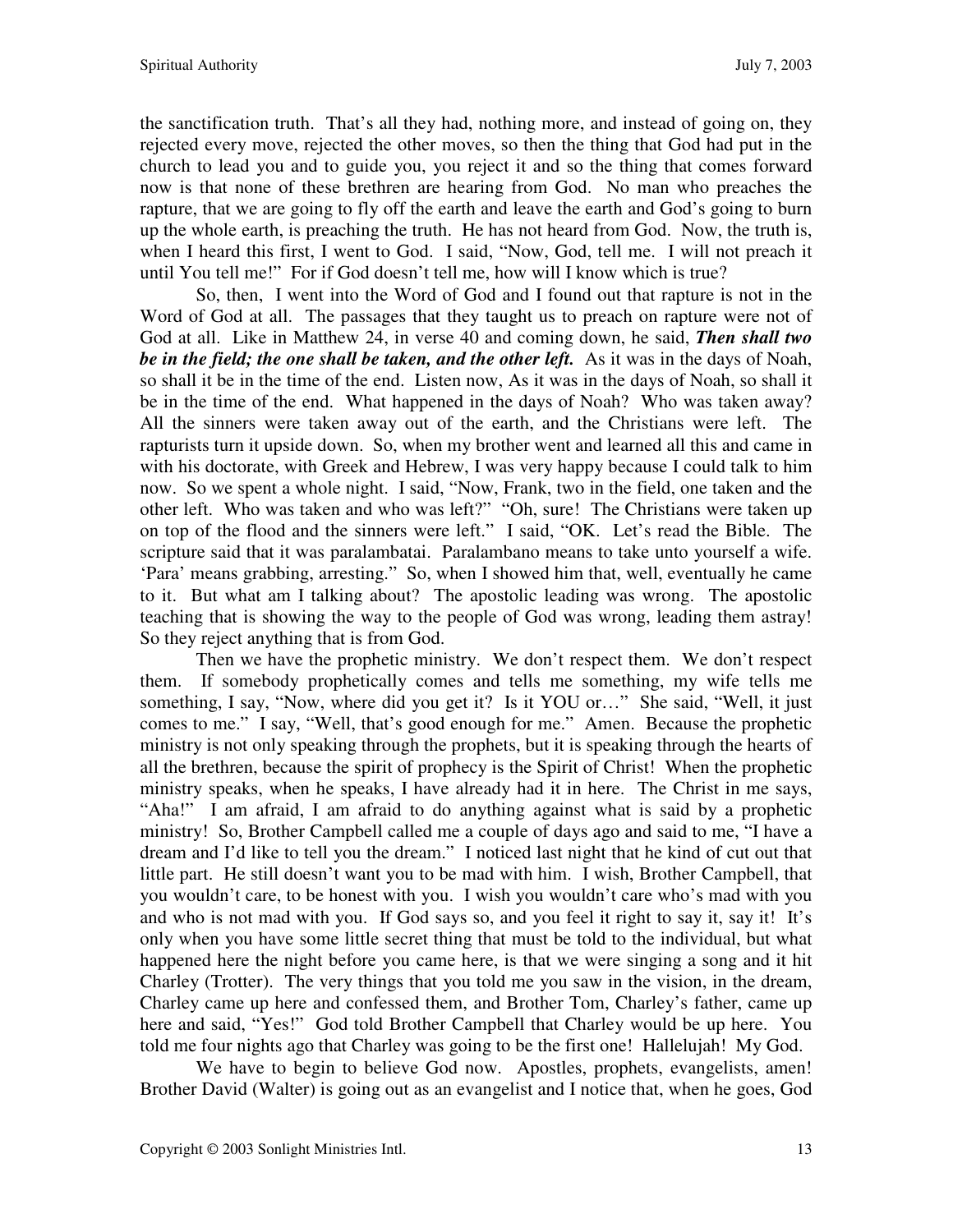makes it a point of his duty to give him some substance wherever he goes. Amen. I'm not talking about people, whatever faults we have, but I'm talking about God in us, Christ in us, the hope of glory! Christ moving in you, Christ moving in you… I've no business with your faults! God will take care of them! Amen! MOVE AS GOD WOULD HAVE YOU TO MOVE AND STOP SUBMITTING TO THE SPIRITS OF UNBELIEF! Hallelujah! Amen. If Brother Rodriguez says surely it was Brother David that got in touch with him and so and so and so and we have seen many things like that, amen, instead of sitting back on your haunches and criticizing everything that everybody does, get up and do something!! Amen! Hallelujah, hallelujah.

Shepherds. We lack shepherds. Oh, we lack shepherds. There's nobody here to love the people, who will lay down their lives for them, who will go and seek them out in the darkness and who are looking after them. I think that the poverty of this specific group is the lack of shepherd ministry. Does anyone care? Do we really care? If such and such a one, we haven't seen him for a while, he hasn't come back to service, we don't know what is wrong with him, a little news might come around and he's out there eating dirt, and nobody goes after him. Nobody goes after him. How many of us have gone after Joe? How many of us have gone after him physically? How many of us have gone after Rebekka? We can't allow them to stay there! We will not allow them to stay there! Somebody should say, "Lord God, kill me unless Joe comes back, or unless Rebekka comes back." But you know what? If you say it of yourself, you're a goner. You're going to die. If you say it of yourself, you need to have the spiritual ENERGY from God that gives you the compassion for that person, compassion that rises to a level that you put your own heart and life on the line! Amen! You understand. Not one should die in our midst. Many are walking in the ways of death and hell. Amen. There is Joshua. Amen. Walking in the ways of hell. There is his wife, Jennifer. You ever reach out to them? Say, "Lord God, reach to Jennifer today. Amen. Just reach out to her and bring her back." These things are being done by spirits! Amen! They are being done by spirits and the spirits are even going as far as dressing up the people like spirits. You ever look at the costumes that the children wear at Halloween? These are the spirits that are reigning and ruling in the world around us, the cosmocratoros, the powers of the world that are binding us, binding the church, stopping the church from going. God Almighty is speaking a word to get the church loose. The church must move out now and break the power of the devil in our lives!! Amen. If you find yourself cursing, that is something wrong. As Charley said the other night, he found himself cursing, profanity in his mind. He said that, oh, he wouldn't talk it out, nobody would hear, because he has it in his mind. Amen! That shows that there's a demon ministering death to his mind and it's not Charley alone. He was only the mouthpiece to talk it of what goes through the mind of some of the brethren. Hallelujah. Amen!

*We wrestle not*… so therefore, take unto yourself the truth. If you don't have the truth, if your belt is not properly girded, then you have left a space for Satan to administer death to you. Do you understand? You've left a space. The truth must be there. Question everything that you hear and question it and question it and question it until it becomes LIFE to you! The clean animal chews his cud. CHEW YOUR CUD! All the things that I say to you today I want you to go chew them, chew them, chew them, eat them again, until you BELIEVE them! And if it is a lie, spit it out!! Yes. If it's a lie, you spit it out.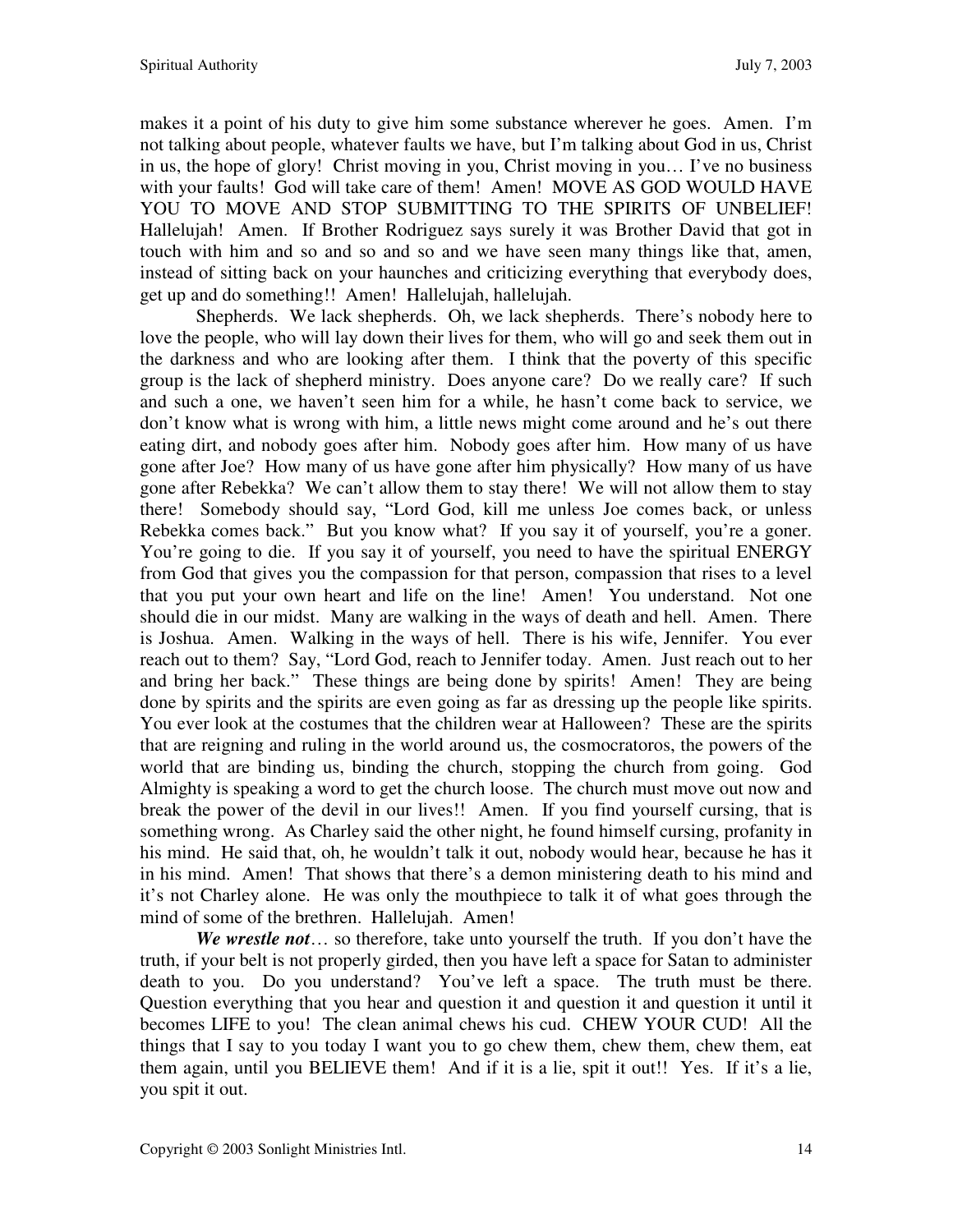We have realms of warfare. There are two basic areas that are our undoing. We are fighting spirits from without, that is, spirits that the devil will send against us, and then we are fighting spirits from within - that which have been planted in us from our blood lines. As a duCille, or as a member of your family, you have a long line of wicked spirits that claim they are part of your being. In your soul there was a deficit of demons and when you came to God, you first of all gave some of them a blow and they pulled away from you and then they began to work on you. I remember what happened when I got saved. When I got saved, my sister got saved afterwards. In other words, she was the more vulnerable one. She got saved. After she got saved, her daughters got saved and the family began to get saved. I said to God, "Why? Why do these people, who never knew about salvation, get saved after I got saved?" God said, "Well, the demons that had possessed you, they were hit by you and destroyed when you accepted Jesus and turned to God. And so, those demons can't go to your family anymore." Because, some of them, I put them in the abyss. Everyone that bothered me, I would put them in the abyss. Now, I did not see them going down, but I believed it, and I believed it when I saw the effect upon my family, that the demons did not have the power over my family as they used to.

So therefore, Moses was told of God to tell the priests to put on his right shoulder an onyx stone, and upon the onyx stone he would write six names of the six tribes of Israel on his right shoulder, and on his left shoulder he would write the other six names of the six tribes of Israel. When he came and knelt before God, God accepted him as the priest of Israel, as all Israel. So, when he said, "Lord, forgive the sins of Your people and my sins also," then the incense would go up and God would accept him, that the sins of all Israel would be forgiven. Who do you think you are? What do you think you are before God? You are the priest of your family. I do not care how many dresses you wear or how many pants you wear. I am not talking about masculinity or femininity. I AM TALKING ABOUT A **DIVINE PRINCIPLE**, THAT WHEN YOU KNEEL BEFORE GOD, IN SPIRIT AND IN TRUTH, YOUR WHOLE FAMILY IS BEFORE GOD! HALLELUJAH!

You see, these are the terms of the blood covenant. I do not know if you understand. You had better study about blood covenant. If I have a blood covenant with you, and you are in blood covenant with that man, then he has a blood covenant with me! You understand? So, the blood covenant that we have among us by the Blood of Jesus Christ extends to your family and to everybody with whom you have a blood covenant. We have the same blood covenant! This is the power of the church! We need to exercise this power! You understand?

 In the third area of the machinations of hell, the workings of hell, there are the spirits of men who are in hell. Now, I ask you a question, "What is hell?" Have you ever thought of what hell is? Where is it? Where is hell? Let me tell you. Hell is a state of existence. Do you hear me? Hell is a state of existence that spirits live on who are completely alienated from God. Now, when a man dies, his body goes to the grave, you know that? His spirit goes back to God, you know that? But where does his soul go? Either in heaven to be with the Lord Jesus, or in hell. Now, hell, therefore, is the spirits walking to and fro through the earth seeking rest and finding none. Did Jesus say that? "Walking to and fro through the earth seeking rest and finding none (Matthew 12:43, Luke 11:24)." So, if your grandfather was against God and died a sinner, where is he?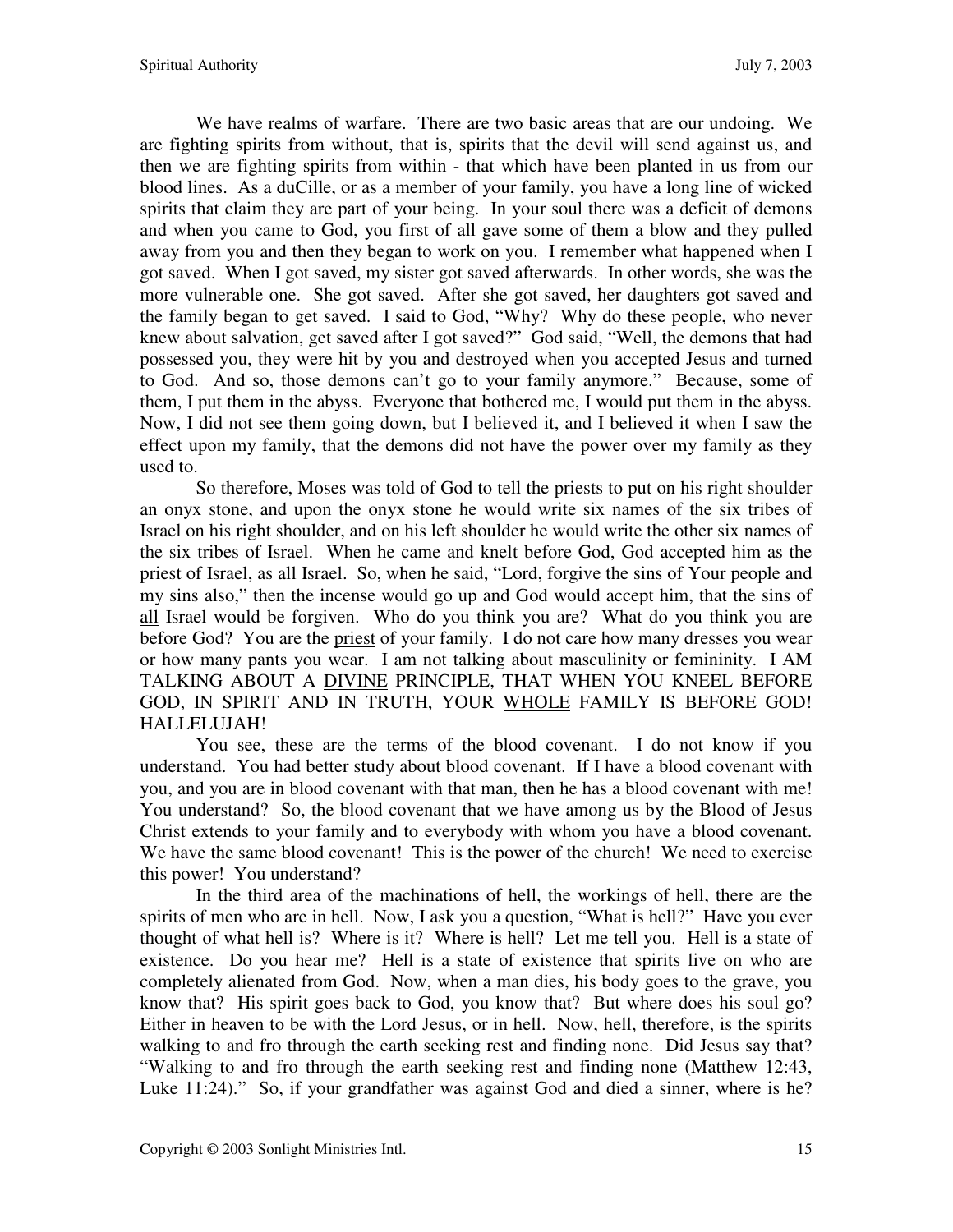He is walking up and down through the earth, seeking rest and finding none! Do you think he would walk back into your house sometimes? Do you think he would sometimes try to put his influence upon you sometimes? Do you think that hell would not use him to bring death and consternation to you?

Now, this is where they said that I am a sorcerer. Amen! I can tell you authoritatively I not only see it in my Bible, but I have met these spirits and I have talked to them and I have driven them back. Amen! Hallelujah!

I never forgot - I was a little boy and my grandfather, he was sitting at his desk working one night and he heard a sound like someone dragging his feet…[like clump, clump, clump, clump] coming up to his door. The thing comes up to the door and he knocks, "Bam! Bam! Bam!"

Now, I have always asked God why spirits knock three times, and I have never found out. But every demon I have known and every devil that I have met who comes and knocks, he knocks three times. He knocked three times at his door. Now, listen, I am not telling you fairy tales! I am telling you something that happened. [Grandfather] threw the door open, and here stands a boy that had died a few days before. My grandfather got mad, "WHO SENT YOU HERE?" "It's, oh, uh, … it's my papa. Papa sent me." He said, "GO BACK TO YOUR PAPA!" And he drew back… "GET BACK TO YOUR PAPA!" Right back he went. Is that a fable? That's hell.

When people talk - when you preach hell - remember to preach to the sinners and tell them, "This is where you are going to go. You will be walking to and fro through the earth, seeking rest and finding none (Matthew 12:43, Luke 11:24). You will go to the bars to get a drink, and you will keep on putting the glass to your head and you won't get any release! You will want water, and you won't be able to drink it! You will have no body, so you will want to seek a body. You will want somebody else's body to get into." Amen! Hallelujah!

This is hell! Preach it! That's hell! Nobody wants to preach the truth, but THAT IS HELL, and let the sinners know that, "That is where you are going! You will be around here walking to and fro until Jesus comes to judge the quick and the dead (2 Timothy 4:1, 1 Peter 4:5)! Then He will resurrect you to judge you again! You will pick up that rotten body and come before God to be judged! THAT IS HELL!" Amen!

I read books from these mighty men of the Gospel, these theologians, and they will tell you that, "Oh, it is an impersonation of the devil," that is impersonating that person. But, let me tell you, I met the person, and it was the person. IT WAS NO IMPERSONATION!

When Moses died, why did the devil want his body? Why was the devil upset that God took away the body of Moses and buried him Himself? Huh? Why is it then that the same Moses appeared on the Mount of Transfiguration? Why did he appear in the Mount of Transfiguration in his body? Because the devil didn't have it! Why did the witch of Endor have the power to resurrect Samuel and bring him up from the grave? Why did she have that power over Samuel and she couldn't have that power over Moses? Amen. Hallelujah! Oh, Jesus!

These are truths that the church is afraid to preach, and they make all kind of theories to give to you, to feed to you, so that you would not see the truth. Demons are real! Devils are real! Do you hear me? On the other hand, God's angels are real! Amen! A son of God goes to heaven, and God says (quoting from Hebrews, Chapter 12)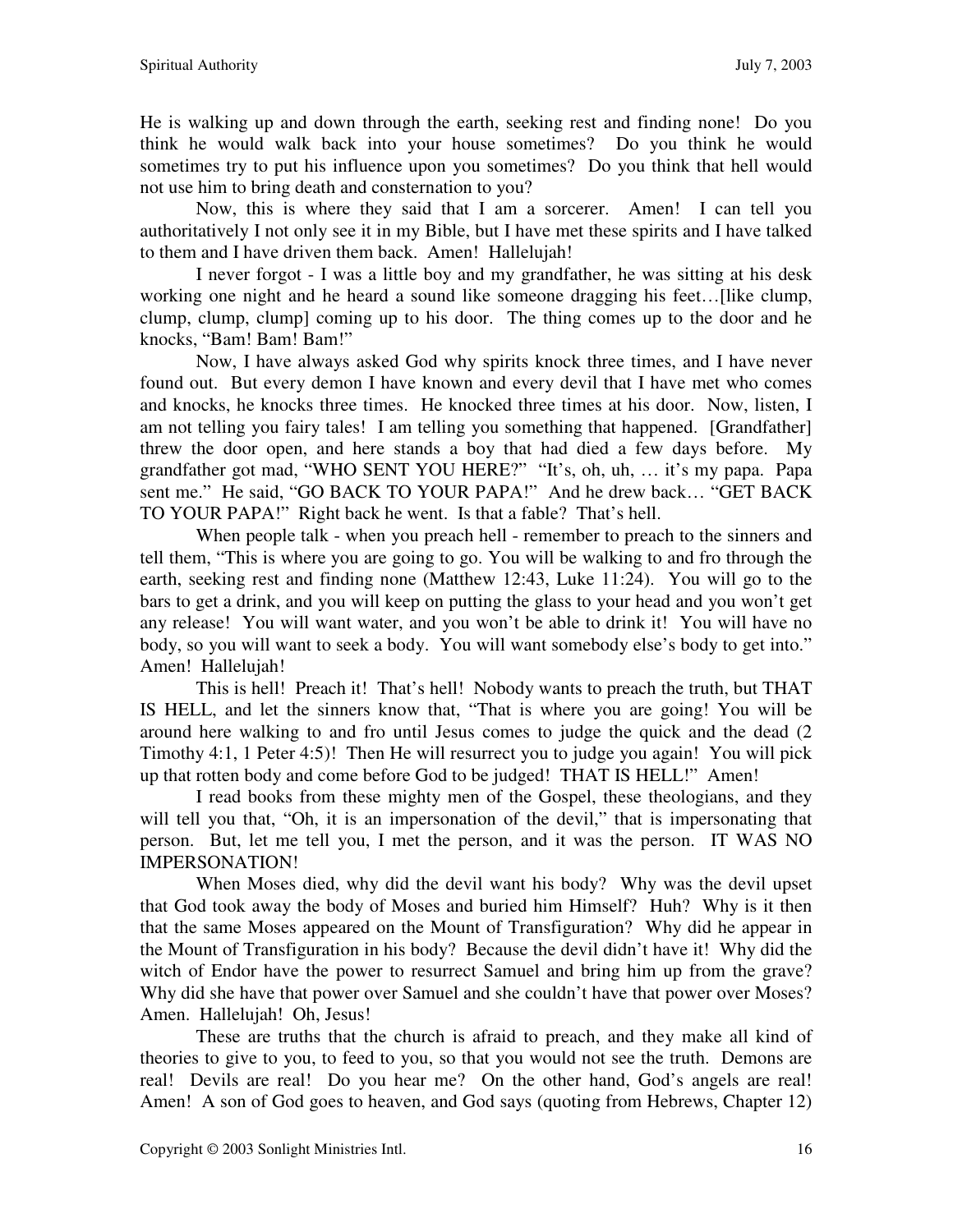we are a compassed about with so great a cloud of witnesses, therefore let us be careful how we run the race." Why? They are taking the examples from us. God will not reveal the endtime truths to the heavenlies. He is going to reveal it to the church! Amen! The scripture (in 1 Peter 1:12) said that the angels desire to look into it! The angels want to learn! Heaven wanted to learn. They sent back Moses and Elias. They sent back Moses and Elias to the transfiguration to ask Jesus about His death, His burial, and His resurrection (Matthew 17). If they knew, why would they come to ask Him about His death, His burial, and His resurrection? It is because they did not know. The church has the revelation of the Christ and the endtime, but the angels have to learn from us! For we are the people who are under the temptation and the problems and the troubles. God wants us now to rise up and to begin to speak to the spirits that bother us.

The spirits that touch your family, Brother (Rodriguez). The spirits. I want you to rise up and to begin to tell the spirits that come into your family and want to destroy you and your wife… Amen! I want you to rise up and to TELL THEM that they must go back to hell! Yes! "Go right back to hell." Amen! "This is not your place. I am a son of God, bought and paid for by the Blood of Jesus Christ." If you did not have the Blood of Jesus Christ, you could not come and sit here and listen to the Word of God, and you wouldn't come back, and keep coming back - God is with you! And He will deliver your household! He will deliver you. He will deliver your wife. He will deliver your household. You will shout, and be on top of all these devils! Amen! Amen! AMEN! Yes. Thank You, Jesus! Hallelujah!

Ancestral devils will not have the power over us again, for every time you recognize a wrong thing in yourself, you will call upon the name of the Lord. Hallelujah. Amen? If a wrong word slips out of your mouth, if you rebuke somebody, hurt somebody, immediately call upon the name of the Lord, hallelujah, and you will be set free. Hallelujah.

Ancestral devils must not have any more power over us. You know, if I were preaching to an African crowd, everybody would understand what I said, because they actually worship these ancestral devils. Do you see what I mean? They would all understand, but now God has lifted your understanding to understand. YOU MUST BELIEVE!

I touched on it, and I am going to touch on it now before I close now, that God has set in the world apostles, prophets, evangelists, shepherds, and teachers. While we move together, we will conquer every force on earth, and the church will be brought to the place of ministry. In other words, the minister must be done away with, but the church is forever! Hallelujah! We are expendable! We will pass away, and our function will pass. Amen! But the people of God, you, the Body of Christ, that is what God wants! "I AM," saith the Lord! Hallelujah! Amen!

He said, "…that you may be one." Let me read this and close. Turn with me to John 17. Yes, turn with me to John 17, the beloved apostle. Remember, God never had any title named, "apostle." Amen. He made us apostles, but it is not a title. You cannot be "Apostle So-and-So." Amen! He made us prophets, but we do not say, "Prophet Tom," or "Prophet Burt." No! He made us prophets. It is not a title! It is a designation! A job designation! Right? It is a job. The name of the job is "apostle." The name of the job is "prophet." Amen! Amen.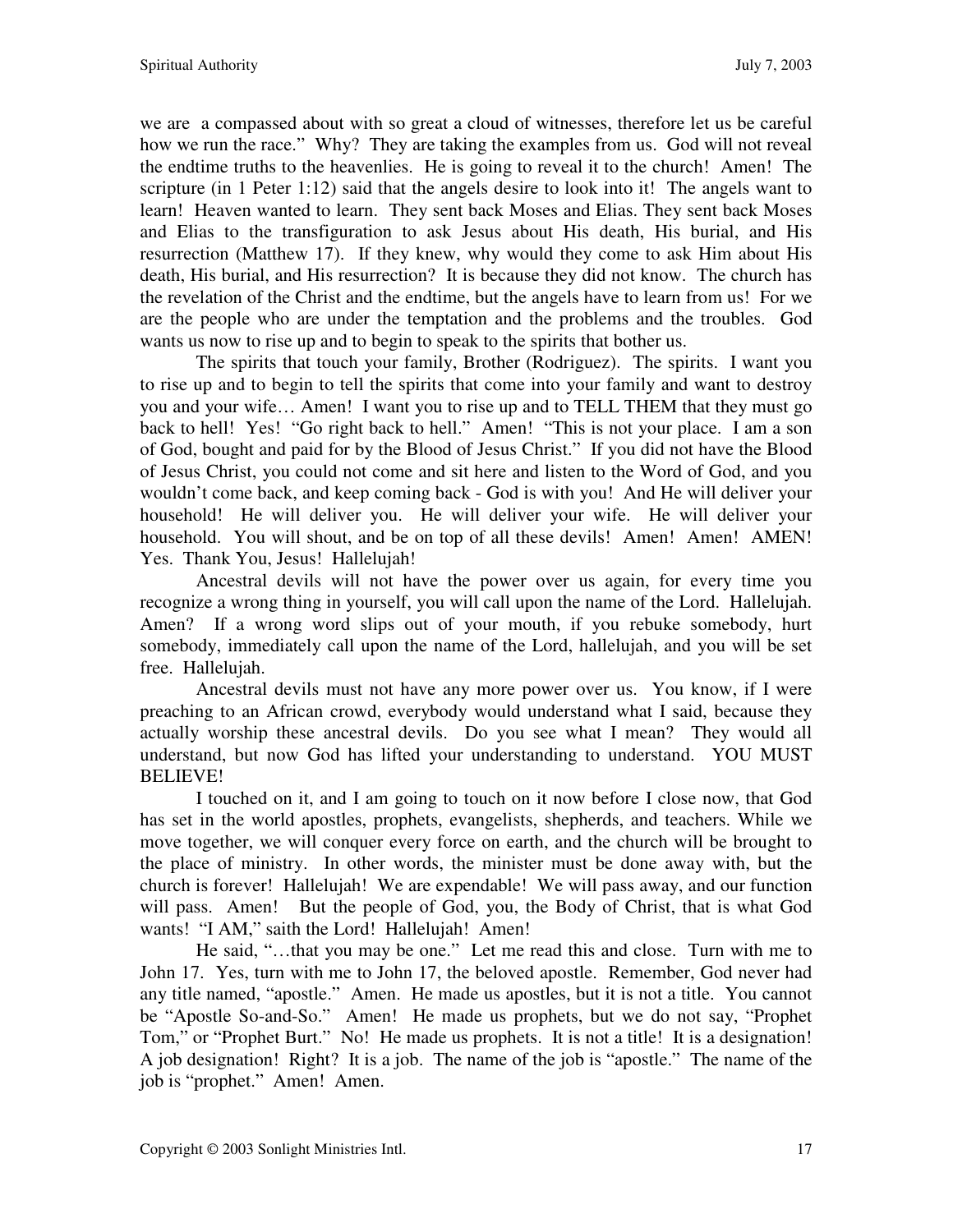Now, we turn to John 17, and He [Jesus] said here in Verse 20, *Neither pray I for these alone, but for them also which shall believe on me through their word;* Now, you can always remind the devil that Jesus prayed for you. Jesus prayed for you. "Jesus prayed for me, therefore you can't tell me anything else. Jesus prayed for me." Verse 21, *That they all may be one; as thou, Father, art in me, and I in thee, that they also may be one in us: that the world may believe that thou hast sent me.* In other words, God is going to use you to let the world know that God sent Jesus. Amen. Hallelujah.

*22And the glory which thou gavest me I have given them; that they may be one, even as we are one:* God wants us to be one even as Christ and God the Father are one! Meaning to say, I in you and you in me, and we in Christ and Christ in GOD! Amen! This is the function, this is the oneness. I do not care how weak you are. I do not care how wishy-washy you are. God has made you to be an overcomer, and that you must be!

Amen! *23I in them, and thou in me, that they may be made perfect in one; and that the world may know that thou hast sent me, and hast loved them, as thou hast loved me.*  So then, in the name of Jesus and by the Blood of Jesus, let us take this food, let us feast upon it night and day, until it becomes a part of us, and let us walk in truth.

 If there is someone here who has a problem with anything I have said, speak now. Speak now. I want you to tell me what the problem is. How are you relating? There might be something there that I probably should have given you a scripture for, and I didn't give you the scripture. Let me hear you. Amen?

## **QUESTION:**

You said that the devil couldn't bring Moses back, that God took his body. But he could bring Samuel back. Why could he bring Samuel back? Samuel was a righteous man, wasn't he?

## **BRO. DUCILLE:**

Yes. Yes. The reason is that Moses went into the heavenlies. He died without sin. Samuel died with sin, and everyone who died with sin becomes the property of the devil. So, Samuel was in hell—although he was comforted. That part of hell was called "the bosom of Abraham" by the Jews, and "paradise" (Luke 16:22, 23:43). You see? Therefore the devil had the power. He could reason that Samuel had sin, and therefore God could not have taken him up. But Moses, in the Law, there was one loophole in the Law where someone could go through and be saved and be sinless, and that was the loophole of "sacrifice." So, every time Moses went before the Lord, he would carry a sacrifice before God. He could not approach God without the blood. So he would have carried his sacrifice. So Moses is assumed to have carried a lamb with him and made a sacrifice. His sins were forgiven, he died on the sacrifice, and therefore the devil had no power over his body.

Now, there was one more thought I wanted to bring, and the question is, "Can Christians have devils?" In your dealing with Christians and with yourself, have you discovered that you can have a devil? Yes, and you do things that you hate. You are against it and you repent over it. Amen. You didn't want to do it, but you did it. That means some spirit caused you to do it. Now, if Christians can have a devil, suppose you dropped dead right now with all those devils in you. What happens to the devils? The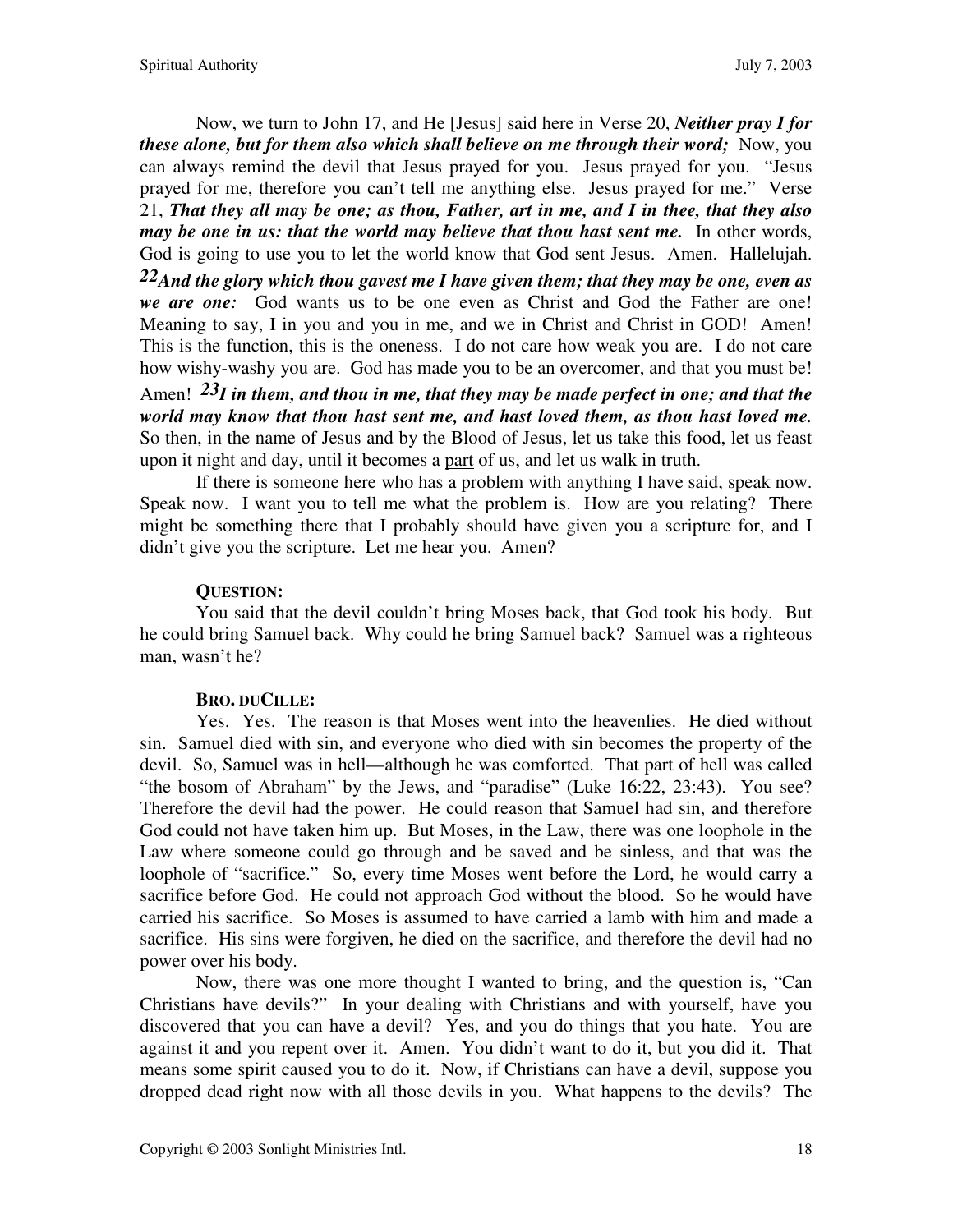devils would depart. Amen. But they would have your personality with them. You gave them the right to manifest in your body and they were manifesting as you. In other words, you get up and you say a curse word and you are against it and you say, "Oh, I am sorry." But the devil that made you say the curse word, he took your identity to say it. Anybody who heard you, he didn't say that a devil said it, he said that you said it. Amen? So, therefore, you had given the devil the right to speak for you.

Silence? You had given the right to speak for you. Now, if you die, that devil could go and impersonate you. Amen? Chew upon it. Come back to me.

## **QUESTION:**

So, are you saying that demons and those who die and go to hell are the same.

## **BRO. DUCILLE:**

 That's where demons come from! God never made any demons. Fallen angels are different from demons. You notice in the scriptures that the scriptures never call a fallen angel a "demon." It calls it a "devil." So you have "devils" and you have "demons." Demons are human beings. Now, the Greeks knew that. Their gods were demons. So, in the Greek language, they knew that demons were people who died. And they worshipped the gods as demons.

## **QUESTION:**

When you said that when a person gives the demon a right to take on your personality, in essence are you saying that it is a "demon possession" that takes place in the individual?

## **BRO. DUCILLE:**

Well, the problem is that a demon cannot "possess" a Christian. A demon can oppress a Christian. A demon can express himself through a Christian, but he cannot possess you because you belong to the Lord. So if you are really saved, and have the Blood of Jesus Christ, though they might occupy different compartments of the soul, they cannot take charge of you and make you just do things that they want you to do.

## **QUESTION:**

You spoke in Ephesians about *principalities* and *rulers…* are these also, are these fallen angels or are these individuals that have died?

## **BRO. DUCILLE:**

The "princi-" is the fallen angel, and the "palities," or some of them, are men who died and the devil is using them. You see? It's the kingdom of the devil, exousia, authorities, and rulers of the darkness of this world. That includes both men and devils.

# **QUESTION:**

You talked about we should, under a certain circumstance, we should move in such a manner as to bring back brethren that we have lost – Joe, Bekka - people who are no longer with us but who we wish were. But we don't do that just in our own power, we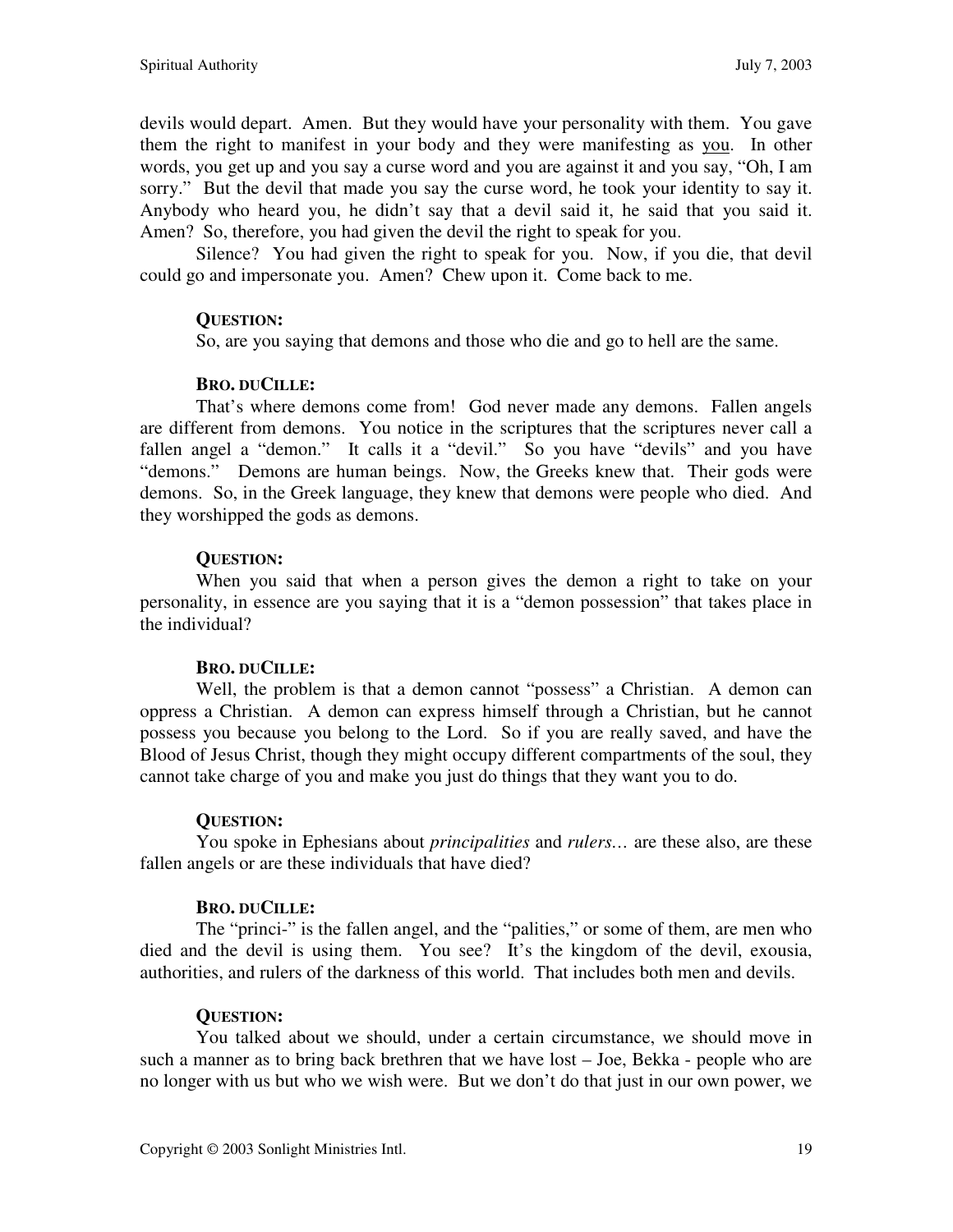don't just wake up, you don't do unless God tells you to…. Can you elaborate on the circumstances in which we should move in that area?

## **BRO. DUCILLE:**

The circumstance is that the gift of God in you keeps crying out for these people. There is a compassion, an unrest, a pain! Hallelujah. That is what God is using to tell you, "You must pray for them." Hallelujah! Amen! There is an urge to pray for them, a desire to see them alive. You do not want to see them go to hell. That's the cry of your heart. So, you don't need any more motivation besides the Spirit of God in you that is crying out for their deliverance.

# **QUESTION:**

You also spoke of a physical reaching out to them, didn't you?

# **BRO. DUCILLE:**

Yes! There is no way that you can have a spiritual reaching out and not have a… I mean, for the past couple of months, a certain sister is upon my heart. Every time I turn around I see her, like I see a sister and she looks like her, or I hear her voice, or she just comes before me. She's crying out. She's crying out. I take up my telephone and I call her and actually I found that she's crying out. I promised her that I will call her again, and you know, it is coming into my spirit that what I should do is call her and say, "Let me send a ticket for you. You come. Come to be with the brethren somewhere." But, that is the ministry of the Spirit in us, you know. Like, you heard the story about John, the beloved. He knew a little boy, and this little boy was part of his church, and he loved him. Years passed on, and somebody came to him and said, "You know, that great robber chief, who is coming down from the mountains and killing people and robbing them. It is your little boy. It is the same boy that you had brought up." John began to weep for the boy, and he just started walking up into the den of the robbers, up into the mountains, and he just walked. The robbers caught him and he said, "Take me to your leader." They took him to the leader, and he just hugged him. The man began to weep, just began to weep. He didn't say anything to him, he just led him by his hand down back to the church. There are things like that, Brother. If it is in our souls, in our hearts, and we are grieved enough over the condition of these people, we will go after them, physically. Amen. Thank you, Jesus.

# **QUESTION:**

You were talking about ancestral spirits, and you were talking about "walking to and fro in the earth seeking rest and finding none" and maybe coming back into whomever they might choose, maybe even their own relatives, family members, to attempt to find some solace or some comfort, and maybe some sin that they had. When it comes to binding and loosing and dealing with these spirits, are we actually dealing with a principality or a devil spirit, or are we binding "Grandma" and sending her to the abyss? You know? And should that matter to us?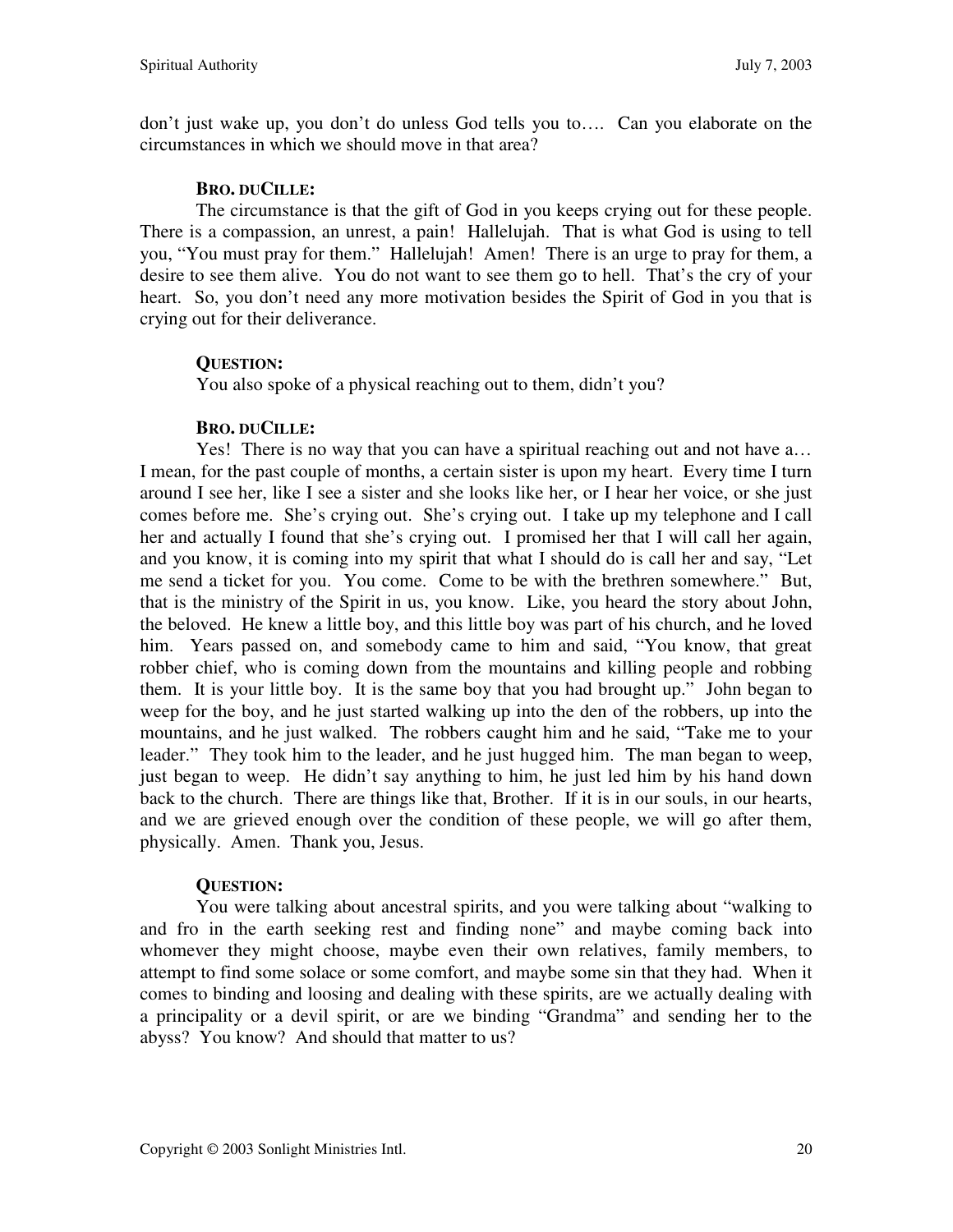#### **BRO. DUCILLE:**

I am glad you brought that up, Brother. [Laughter] It's not Grandma! It is a demon. When a person goes to hell, you have given up all human qualities. You don't have anymore family. You are a devil. You are a demon, part of the satanic kingdom. You have a kinship to the devil, not to John Brown or Tom Stokes. So, this is what the devil uses against us, to make us believe that we are dealing with Grandma. It is not Grandma. She is dead. What is there is the demon that she has become. In other words…I will give you a good example. In heaven, there was a mighty angle named, "Heylel," and Heylel would bring forth the glory of God that covers heaven. He was the covering cherub, that when he ministers life the whole of heaven pulsated with the power of God! But when he [Heylel] created "Satan," Heylel was no longer there. [Note: This name "Heylel" is given in Isaiah 14:12, and in the KJB, it is translated at "Lucifer." It is number 1966 in the Strong's Hebrew dictionary.] Amen! It was not God's creation anymore, it was something that was created - a devil. And so, this is what we are talking about. Our family is no longer. We have no kinship to those in hell. I hope you hear that, brethren. You have no kinship to those in hell. You are not binding "Grandma." You are binding a devil, a demon - something that is alien to God. Something that God never made! But, because we have the power to create, you can take your own self and create a demon out of you. Yes!

## **QUESTION:**

Is that the same as a disembodied spirit?

## **BRO. DUCILLE:**

That's where the scripture comes from. Yes, that's I Corinthians 5:3 where Paul said, "…lest you be found *naked*." The work "*naked*" in the Greek, it is translated "disembodied spirit." So we are speaking about a spirit that had a body and lost it; and it is seeking rest, seeking a body; seeking other people's bodies. Now, fallen angels don't seek people's bodies. No fallen angel wants to come into a house like that, and get bound up, that somebody can rebuke him and cast him into the pit. He keeps away from that.

## **QUESTION:**

Brother Cecil, the thing you had spoken about years ago that really helped me, I wonder if you could share it. It was about the story of a person that you knew that did some evil deed and he died. When he came to you, you asked him if he would repent. Do you remember what he said to you? Do you know what I am talking about? If he had the chance to make things right and to be with the Lord, would he do that? Do you remember what I am talking about?

## **BRO. DUCILLE:**

Yes, but not exactly that way. The story she wants me to tell you is… God taught me the Word of God by experiences and by visions and things like that. This is the story where it was a fallen angel. It wasn't a person. My friend got to preaching ultimate reconciliation, and he said in his ultimate reconciliation that everybody is going to be saved. I got really hurt with his preaching, so I went to God in great distress and I said, "But, God, this brother says You made people, and You could not send those people to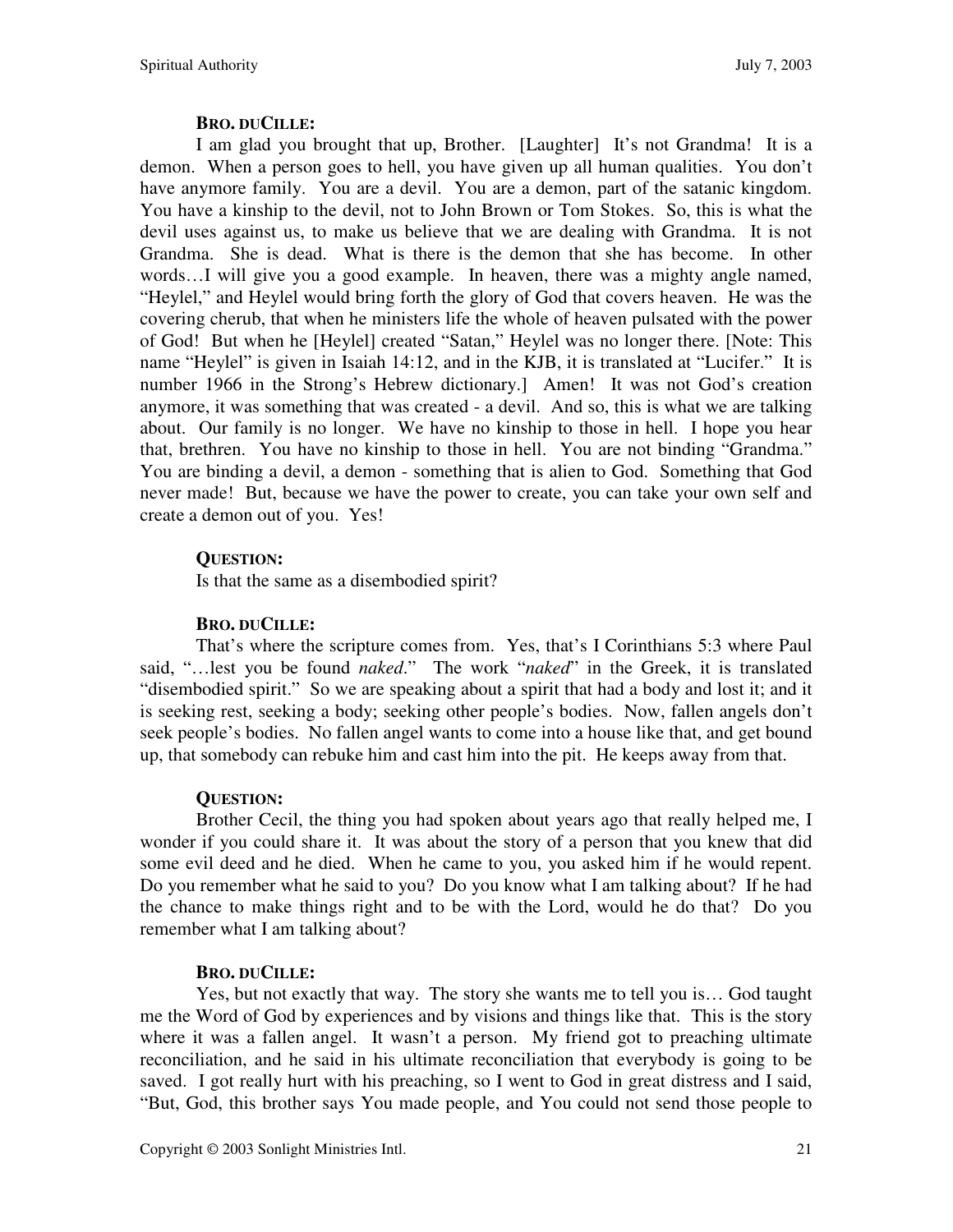hell, because You made them. Those people had no responsibility. You had the responsibility." I said, "My God, what is that?" God just said, "Alright," and immediately I went into a vision. Now, I do not know that I was in a vision. What I can tell you is the experience that happened to me. I was kneeling on my knees praying, and I looked and I saw the door start to open. I knew that a spirit was coming through the door, and that it was no ordinary spirit. A man came in, and this man - he was a prince, or a king or something. His bearing was confidence, and everything else. He walked into the room. I said, "Hi," you know, and he said, "Well, let's cut out all the foolishness. You know why I am here, and I know why I am here. Get to it!" I said, "Okay. God has promised me that anything I ask Him, He will do it. Now, if I ask God to put you into heaven, God is going to have to put you into heaven. But I cannot ask God to put you into heaven unless I know if you want to go back into heaven." I realized that I was dealing with a fallen angel. It was not a demon at all. He got mad, and in his rage he stomped his foot on the floor, and he cursed God. He cursed God! He said, "If He should put me back into heaven, I would go there for one reason - TO DESTROY IT!" I said, "Boy! This is enough!" So, I understood where the ultimate reconciliation was, that it is not God that is keeping them in hell, but it is they who do not want heaven, and hate God so much that they prefer to remain in hell. Now, you and I cannot understand that, that a spirit would burn in hell for thousands of years, and yet he does not want heaven - he hates God. So, that is the story, and the rest of it is that he went through the door. You see, he was so powerful that he knew what I was going to do before I did it. In other words, our mind is very slow. They are just so fast that we do not have any computers to compare with the mind of a prince of devils. He knew what I was going to do and all I saw was his hand closing the door behind him. So, I rushed out after him, and I said, "I am going to rebuke him no matter what he does." When I went out there, he was playing with the children, and he had changed into a nice, friendly uncle - like your uncle playing ball with the children. I said, "My God, what am I going to do? I can't rebuke him before the children. It will hurt them all." God said, "Play ball." He said, "Play ball." That means to say that we have to go down to the level of the children, and we have to deal with them to get the devils from taking a hold of them.

Praise God, here is a little girl who wants to ask a question.

# **QUESTION:**

If a person preaches the "rapture," it's not… they are not of God. But, I mean, does that mean that they are of the devil? Because I know some nice people who believe in rapture and stuff like that.

# **BRO. DUCILLE:**

No! It is that the doctrine is not of God, and the people are not hearing from God.

# **QUESTION:**

But does that mean that they are of the devil?

## **BRO. DUCILLE:**

Not necessarily. They might just be ignorant.